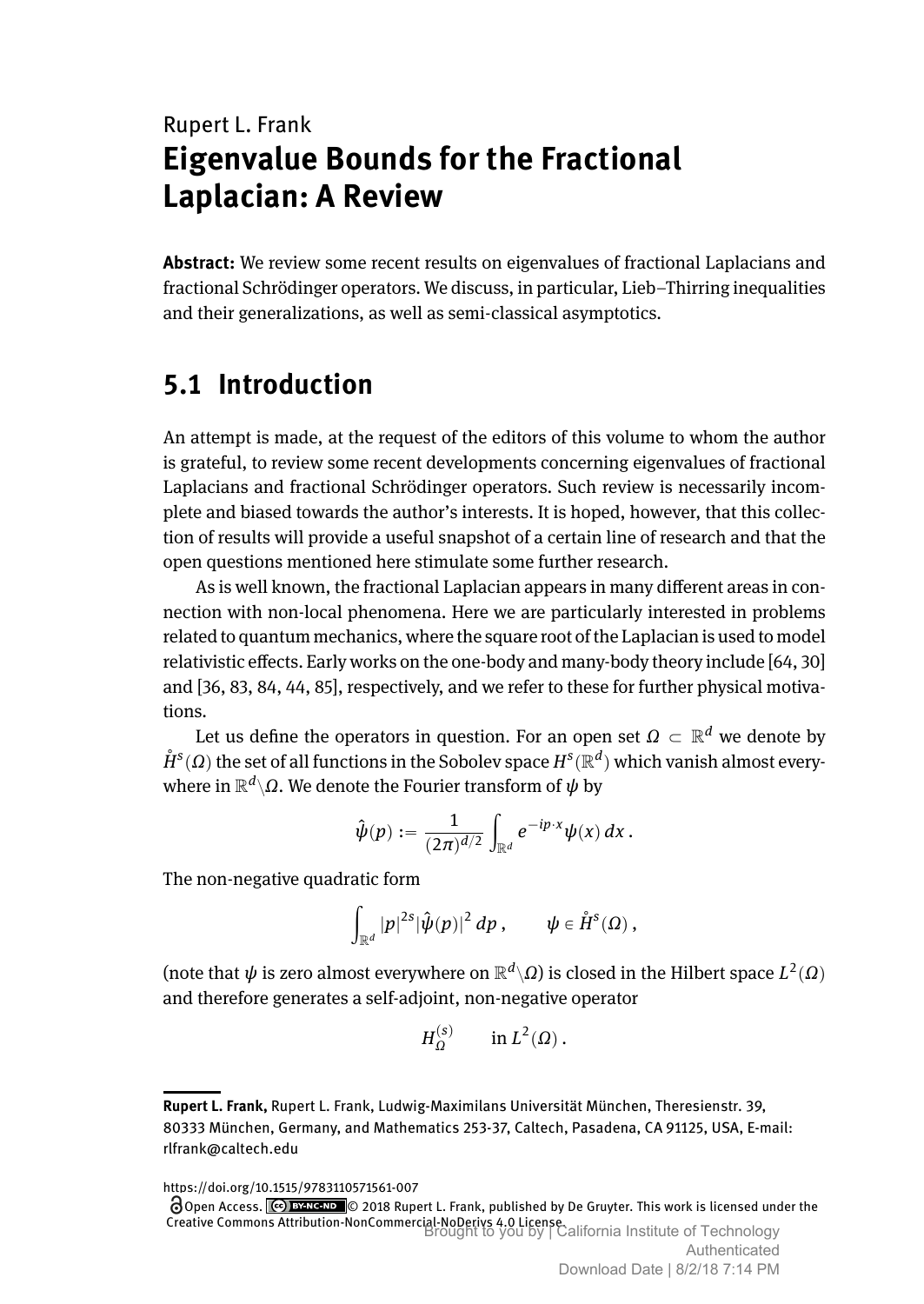*F* or 0 < *s* < 1 we call  $H_{\Omega}^{(s)}$  the *fractional Laplacian* in *Ω*. When *s* = 1, this construction gives the usual Dirichlet Laplacian, which we denote by  $-\Delta_{\Omega} = H_{\Omega}^{(1)}$ . When  $\Omega =$  $\mathbb{R}^d$ , then  $H_{\mathbb{R}^d}^{(s)}$  coincides with the fractional power  $s$  (in the sense of the functional calculus) of the operator  $-A_{\mathbb{R}^d}$  and we will simplify notation by writing  $(-\Delta)^s = H_{\mathbb{R}^d}^{(s)}$ . It is important to note that, if  $\Omega \neq \mathbb{R}^d$  (up to sets of capacity zero), then  $H_{\Omega}^{(s)}$  does *not* coincide with the fractional power of the operator  $-\Delta$ <sup>*Q*</sup> and, in fact, the comparison of these two operators is one of the recurring themes in this review.

There is a useful alternative expression for the fractional Laplacian, namely,

$$
\int_{\mathbb{R}^d} |p|^{2s} |\hat{\psi}(p)|^2 \, dp = a_{d,s} \iint_{\mathbb{R}^d \times \mathbb{R}^d} \frac{|\psi(x) - \psi(y)|^2}{|x - y|^{d + 2s}} \, dx \, dy
$$

for all  $\pmb{\psi} \in H^{\mathcal{\textbf{s}}}(\mathbb{R}^d)$  with

<span id="page-1-0"></span>
$$
a_{d,s} = 2^{2s-1} \pi^{-d/2} \frac{\Gamma(\frac{d+2s}{2})}{|\Gamma(-s)|}.
$$
\n(5.1.1)

This is a classical computation, which we recall in Appendix [A.](#page--1-0)

Besides the fractional Laplacian on an open set we will also be interested in the fractional Schrödinger operator  $(-\Delta)^s + V$ . Heuristically, the connection between the two operators is that the fractional Laplacian in *Ω* is the special case of the fractional Schrödinger operator with the potential *V* which equals 0 on  $\Omega$  and  $+\infty$  on its complement. This intuition can be made precise as a limiting theorem, at least in the case of a not too irregular boundary, but we will not make use of this here. Nevertheless, it is useful to keep this connection in mind when comparing the results for both operators.

As we said, our main concern here are eigenvalue bounds for  $H^{(s)}_{\Omega}$  and  $(-\Delta)^s + V$ . It is technically convenient to consider, instead of eigenvalues, the numbers given by the variational principle. Namely, for a general self-adjoint operator *A* with quadratic form *a* in a Hilbert space and for  $n \in \mathbb{N}$  we define

$$
E_n(A) := \sup_{\psi_1,\ldots,\psi_{n-1}} \left( \inf_{0 \neq \psi \perp \psi_1,\ldots,\psi_{n-1}} \frac{a[\psi]}{\|\psi\|^2} \right).
$$

ˆ

According to the variational principle (see, e.g., [\[93,](#page-25-0) Theorem XIII.1]), if  $E_n(A)$ inf ess- spec $(A)$ , then  $E_n(A)$  is the *n*-th eigenvalue of *A*, counting multiplicities. In general, however,  $E_n(A)$  need not be an eigenvalue. Since our tools in this paper are of variational nature, they lead naturally to inequalities for  $E_n(A)$ , independently of whether or not it actually is an eigenvalue.

Let us briefly outline the structure this review. In Section [5.2](#page-2-0) we begin with lower bounds on the ground state energies  $E_1(H_{\Omega}^{(s)})$  and  $E_1((-\varDelta)^s + V)$ . These lower bounds come naturally from the shape optimization problems of minimizing  $E_1(H_{\Omega}^{(s)})$  among all  $\Omega$  with given measure and minimizing  $E_1((-\Delta)^s + V)$  among all  $V$  with given  $L^p$ norm. The (classical) answers are given in Theorems [5.2.1](#page-2-1) and [5.2.2.](#page-3-0) We then turn to

˙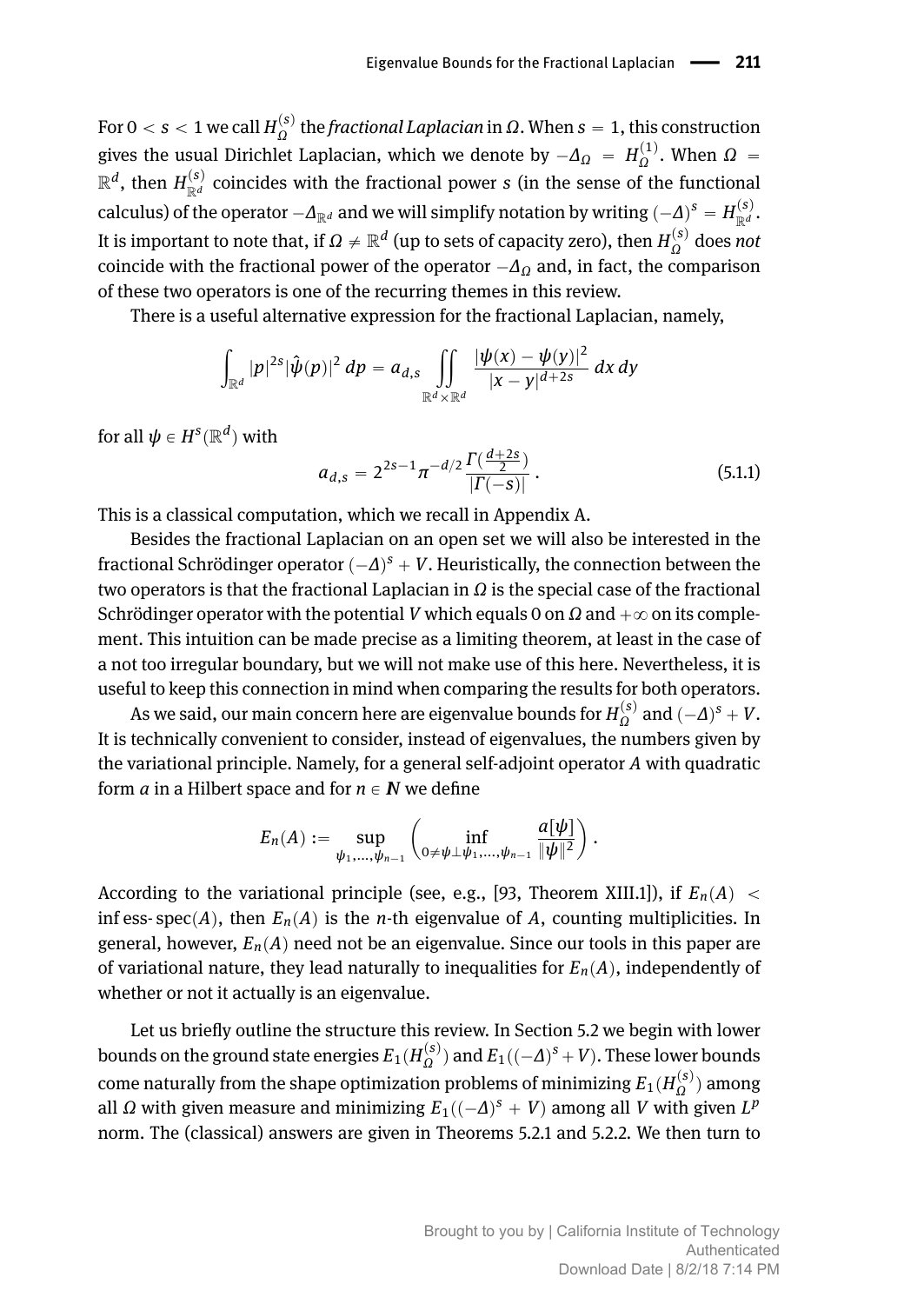$\alpha$  comparing the eigenvalues of the operators  $H^{(s)}_{\Omega}$  and  $(-\Delta_{\Omega})^s$  and recall a theorem from [\[32\]](#page-21-1).

In Section 5.3 we discuss the asymptotics of  $E_n(H_{\Omega}^{(s)})$  as  $n \to \infty$  and of  $\# \{n\}$ :  $E_n((-\Delta)^s + \alpha V) < 0$ } as  $\alpha \to \infty.$  Both questions are closely related, because studying the asymptotics of  $E_n(H_{\Omega}^{(s)})$  as  $n \to \infty$  is the same as studying  $\# \{n\,:\, E_n(H_{\Omega}^{(s)}) < \mu\}$ as  $\mu \to \infty$ , which is the same as studying  $\# \{n : E_n(h^{2s}H_{\Omega}^{(s)} - 1) < 0\}$  as  $h \to 0$ . Clearly, studying  $\#\{n : E_n((-\Delta)^s + \alpha V) \leq 0\}$  as  $\alpha \to \infty$  is the same as studying  $\# \{ n : E_n (h^{2s} H_{\Omega}^{(s)} - V) < 0 \}$  as  $h \to 0,$  so both questions correspond to a semi-classical limit with an effective Planck constant *h* tending to zero. While the leading term in the asymptotics is well known and given by a Weyl-type formula, there are still open questions corresponding to subleading corrections.

In Section [5.4](#page-10-0) we supplement the asymptotic results on the number and sums of eigenvalues by 'uniform' inequalities which hold not only in the asymptotic regimes considered in the previous section. The important feature of these inequalities is, however, that they have a form reminiscent of the asymptotics. We present such eigenvalue bounds not only for  $H_{\Omega}^{(s)}$  and  $(-\Delta)^s + V$ , but also for operators of the form  $(-\Delta)^s - W + V$ , where *W* is an explicit 'Hardy weight'.

We conclude with a short Section [5.5](#page-15-0) on (some of) the topics that we have not treated in this paper.

## <span id="page-2-0"></span>**5.2 Bounds on Single Eigenvalues**

#### **5.2.1 The fractional Faber–Krahn inequality**

We recall that  $E_1(H_{\Omega}^{(s)})$  denotes the ground state energy of the fractional Laplacian on an open set  $\varOmega \subset \mathbb{R}^d.$  Using Sobolev interpolation inequalities on  $\mathbb{R}^d$  (see, for instance, [\(5.2.4\)](#page-4-0) below) and Hölder's inequality it is easy to prove that

$$
E_1(H_{\Omega}^{(s)})\geq C_{d,s}|\Omega|^{-2s/d}
$$

for some positive constant  $C_{d,s}$  depending only on  $d$  and  $s$ . The fractional Faber– Krahn inequality in the following theorem says that the optimal value of the constant  $\mathcal{C}_{d,s}$  is attained when  $\varOmega$  is a ball. We recall that for any measurable set  $E\subset\mathbb{R}^d$  of finite measure, *E* ˚ denotes the centered, open ball with radius determined such that  $|E^*| = |E|.$ 

<span id="page-2-1"></span> ${\bf Theorem~5.2.1.}$   $\ Let\ \Omega\subset \mathbb{R}^d$  be open with finite measure. Then

$$
E_1(H_{\Omega}^{(s)})\geqslant E_1(H_{\Omega^*}^{(s)})
$$

*with equality if and only if Ω is a ball.*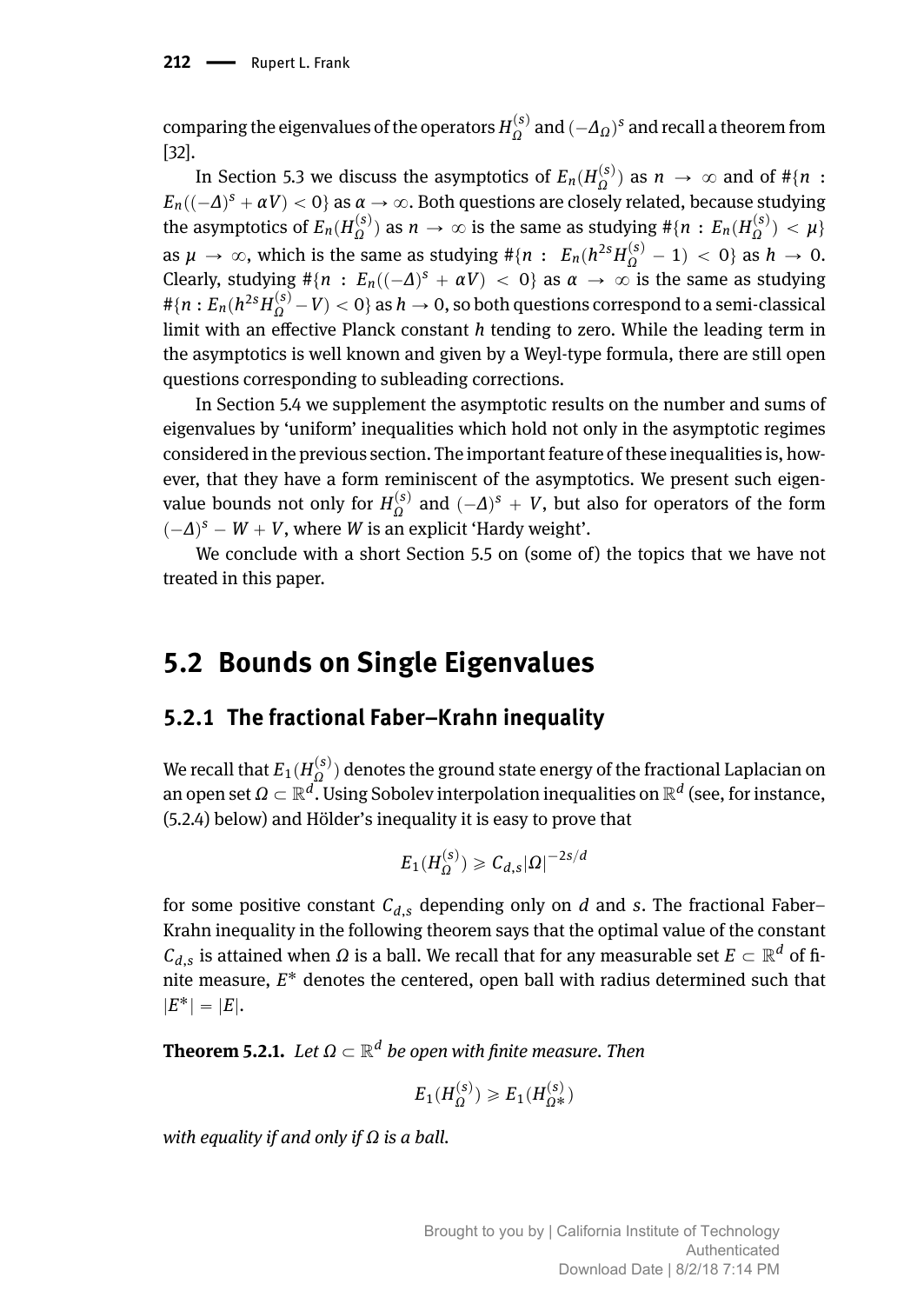This theorem follows easily using symmetric decreasing rearrangement (see, e.g., [\[80\]](#page-24-3) for a textbook presentation). We know [\[6\]](#page-20-0) that

<span id="page-3-1"></span>
$$
\|(-\Delta)^{s/2}\psi\|^2 \geqslant \|(-\Delta)^{s/2}\psi^*\|^2 , \qquad (5.2.1)
$$

where  $\bm{\psi}^*$  denotes the symmetric decreasing rearrangement of  $\bm{\psi},$  and since  $\|\bm{\psi}^*\|^2 =$  $\|\psi\|^2$  and  $\psi^*$  is supported in  $\overline{\Omega^*}$ , we obtain the inequality in the theorem. The uniqueness of the ball follows from the strictness statement for [\(5.2.1\)](#page-3-1), see [\[27,](#page-21-2) [56\]](#page-23-1). (We also mention that a version of [\(5.2.1\)](#page-3-1) for functions on a interval appears in [\[59\]](#page-23-2).) An alternative proof of Theorem [5.2.1,](#page-2-1) based on a comparison result for the corresponding heat equations, can be found in [\[98\]](#page-25-1). For results related to and generalizing Theorem [5.2.1,](#page-2-1) see [\[15\]](#page-21-3).

It would be interesting to supplement Theorem [5.2.1](#page-2-1) with a stability result analo-gous to [\[58,](#page-23-3) [24\]](#page-21-4), namely to show that  $E_1(H_{\Omega}^{(s)})-E_1(H_{\Omega^*}^{(s)})$  is bounded from below by a constant (depending only on *s* and *d*) times  $| \Omega |^{-2s/d - \overline{2}}$  inf $\{ | B \Delta \Omega |^2 : B$  ball with  $| B | =$  $|\Omega|\}.$ 

Theorem [5.2.1](#page-2-1) corresponds to minimizing  $E_1(H_Ω^{(s)})$  among all sets *Ω* with given measure. Another interesting problem is to minimize  $E_1(H_{\Omega}^{(s)})$  among all *convex* sets  $Ω$ with given inner radius  $r_{\text{in}}(\Omega) := \sup_{x \in \Omega} \text{dist}(x, \Omega^c)$ . Optimal results for this question appear in [\[8,](#page-20-1) [87\]](#page-24-4).

#### **5.2.2 The fractional Keller inequality**

We recall that  $E_1((-\Delta)^5 + V)$  denotes the ground state energy of the fractional Schrödinger operator. In [\[70\]](#page-24-5) Keller asked for  $s = 1$  how small the ground state energy can be for a given  $L^p$  norm of the potential; see also [\[82\]](#page-24-6). The following theorem generalizes this result to the fractional case.

<span id="page-3-0"></span>**Theorem 5.2.2.** Let  $d \ge 1$ ,  $0 < s < 1$  and  $\gamma > 0$ . If  $d = 1$  and  $s > 1/2$  we assume in *addition that*  $\gamma \geq 1 - 1/(2s)$ *. Then* 

$$
K_{\gamma,d,s}:=-\inf_{V}\frac{E_1((-\Delta)^s+V)}{\|V\|_{\gamma+d/(2s\gamma)}^{1+d/(2s\gamma)}}<\infty\,.
$$

*Moreover, there is a positive, radial, symmetric decreasing function W such that the inequality*

<span id="page-3-2"></span>
$$
E_1((-\Delta)^s + V) \ge -K_{\gamma,d,s} \left( \int_{\mathbb{R}^d} |V|^{\gamma + d/(2s)} dx \right)^{1/\gamma}
$$
 (5.2.2)

 $i$ *s strict unless*  $V = -b^{-2s}W((x-a)/b)$  *for some*  $a \in \mathbb{R}^d$  *and*  $b > 0$ *.* 

Let us briefly sketch the proof. The key idea (essentially contained in [\[82\]](#page-24-6) for  $s = 1$ ) is that the inequality  $K_{\gamma,d,s} < \infty$  is equivalent to a Sobolev interpolation inequality.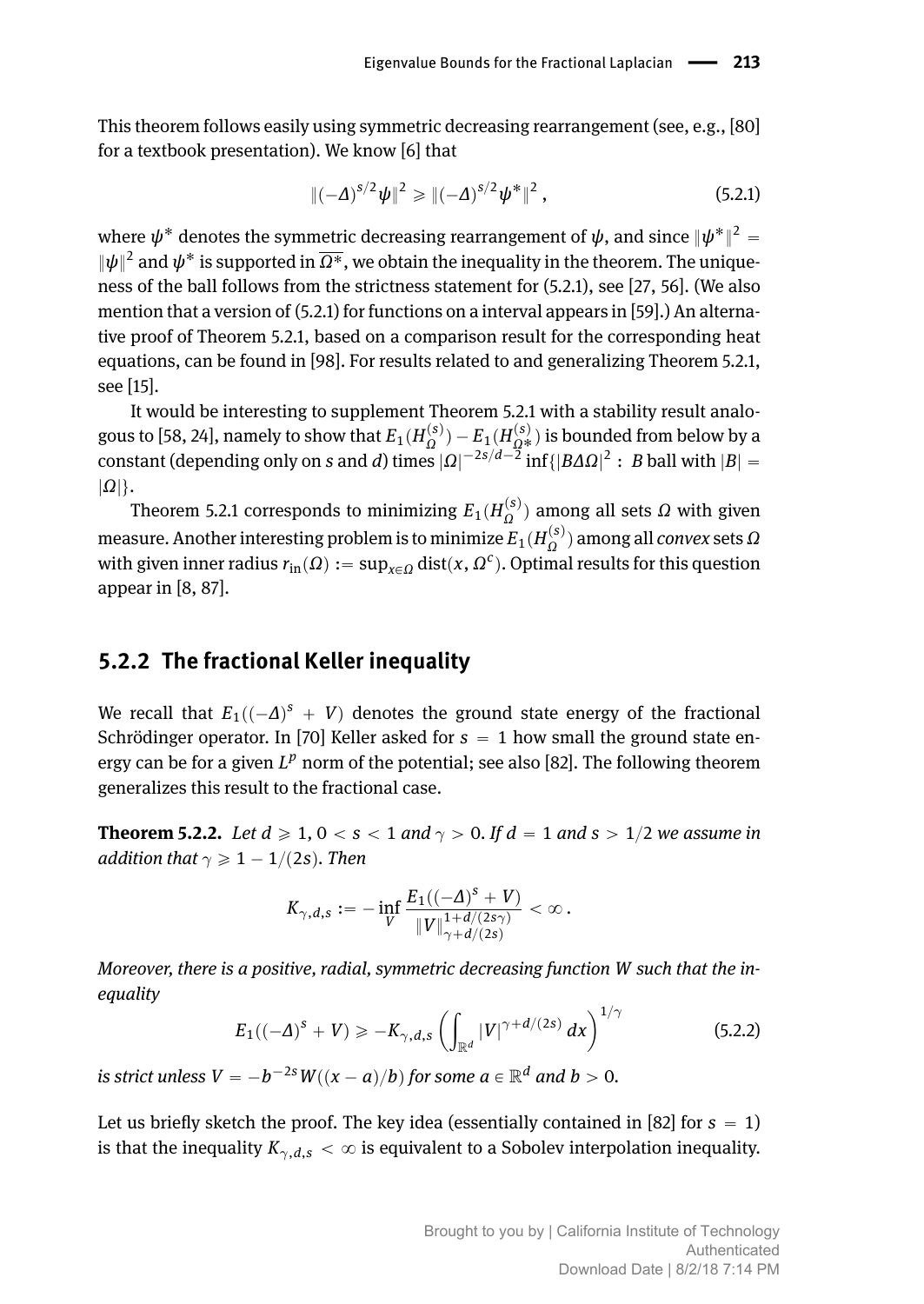According to the variational definition of  $E_1((-\Delta)^s + V)$  we have

$$
-K_{\gamma,d,s} = \inf_{V} \inf_{\psi} \frac{\|(-\Delta)^{s/2} \psi\|^2 + \int_{\mathbb{R}^d} V |\psi|^2 dx}{\|\psi\|^2 \|V\|_{\gamma+d/(2s)}^{1+d/(2s\gamma)}}
$$

Since the quotient in this formula remains invariant if we replace both  $V(x)$  by  $b^2V(bx)$  and  $\psi(x)$  by  $c\psi(bx)$  for arbitrary  $b, c > 0$ , we can restrict the infimum to potentials *V* with  $||V||_{\gamma+d/(2s)} = 1$  and to functions  $\psi$  with  $||\psi|| = 1$ . Moreover, since the quotient does not increase if we replace *V* by  $-|V|$  we can restrict the infimum to potentials  $V \leq 0$ . We summarize these findings as

$$
-K_{\gamma,d,s} = \inf \Big\{ \mathcal{E}_q[\psi] + \mathcal{H}_q[\psi,U]: U \geq 0 \,,\ \| \psi \| = \| U \|_{q/(q-2)} = 1 \Big\}
$$

with *q*  $\ge$  2 such that  $1/(\gamma + d/(2s)) + 2/q = 1$ ,

$$
\mathcal{E}_q[\psi] = \|(-\Delta)^{s/2}\psi\|^2 - \|\psi\|_q^2
$$

and

$$
\mathcal{H}_q[\psi,U]=\|\psi\|_q^2-\int_{\mathbb{R}^d}U|\psi|^2\,dx\,.
$$

By Hölder's inequality we have  $\mathcal{H}_q[\psi, U] \geq 0$  for  $U \geq 0$  with  $||U||_{q/(q-2)} = 1$ , and equality holds if and only if  $U = (|\dot{\psi}|/|\psi|_q)^{q-2}$ . Thus,  $K_{\gamma,d,s} < \infty$  is equivalent to

<span id="page-4-1"></span>
$$
\inf \{ \mathcal{E}_q[\psi] : \|\psi\| = 1 \} > -\infty , \qquad (5.2.3)
$$

and there is a bijective correspondence between *V*'s realizing equality in [\(5.2.2\)](#page-3-2) and  $ψ$ 's realizing the infimum in [\(5.2.3\)](#page-4-1). The statement (5.2.3) is, by scaling, equivalent to the Sobolev interpolation inequality

<span id="page-4-0"></span>
$$
\|(-\Delta)^{s/2}\psi\|^{2\theta}\|\psi\|^{2(1-\theta)} \geq \mathcal{S}_{d,q,s}\|\psi\|_{q}^2
$$
\n(5.2.4)

with a constant  $\mathcal{S}_{d,q,s} > 0$  (and some  $\theta \in (0, 1)$  uniquely determined by scaling). This inequality is well known to hold for  $2 \le q \le 2d/(d - 2s)$  if  $d > 2s$ , for  $2 \le q \le \infty$  if  $d = 2s$  and for  $2 \le q \le \infty$  if  $d < 2s$ . Therefore, we deduce that  $K_{\gamma,d,s} < \infty$  under the assumptions on  $\gamma$  in the theorem. Moreover, if  $\mathcal{S}_{d,q,s}$  denotes the optimal constant in [\(5.2.4\)](#page-4-0), then it is also well-known that there is a minimizer  $\psi$  for which equality holds (see, for instance, [\[29\]](#page-21-5) for a proof for  $s = 1$ ; the necessary modifications for  $s < 1$  are, for instance, in [\[19\]](#page-21-6)). By the rearrangement inequality [\(5.2.1\)](#page-3-1), this  $\psi$  can be chosen positive, radial and symmetric decreasing. It was recently proved in [\[49,](#page-22-2) [50\]](#page-22-3) that there is a unique function *Q* such that any function achieving equality in [\(5.2.4\)](#page-4-0) coincides with *Q* after translation, dilation and multiplication by a constant, which leads to the uniqueness statement in Theorem [5.2.2.](#page-3-0) This completes our sketch of the proof of the theorem.

We expect that the method from [\[29\]](#page-21-5), together with the non-degeneracy results from [\[49,](#page-22-2) [50\]](#page-22-3), leads to a stability version of [\(5.2.2\)](#page-3-2).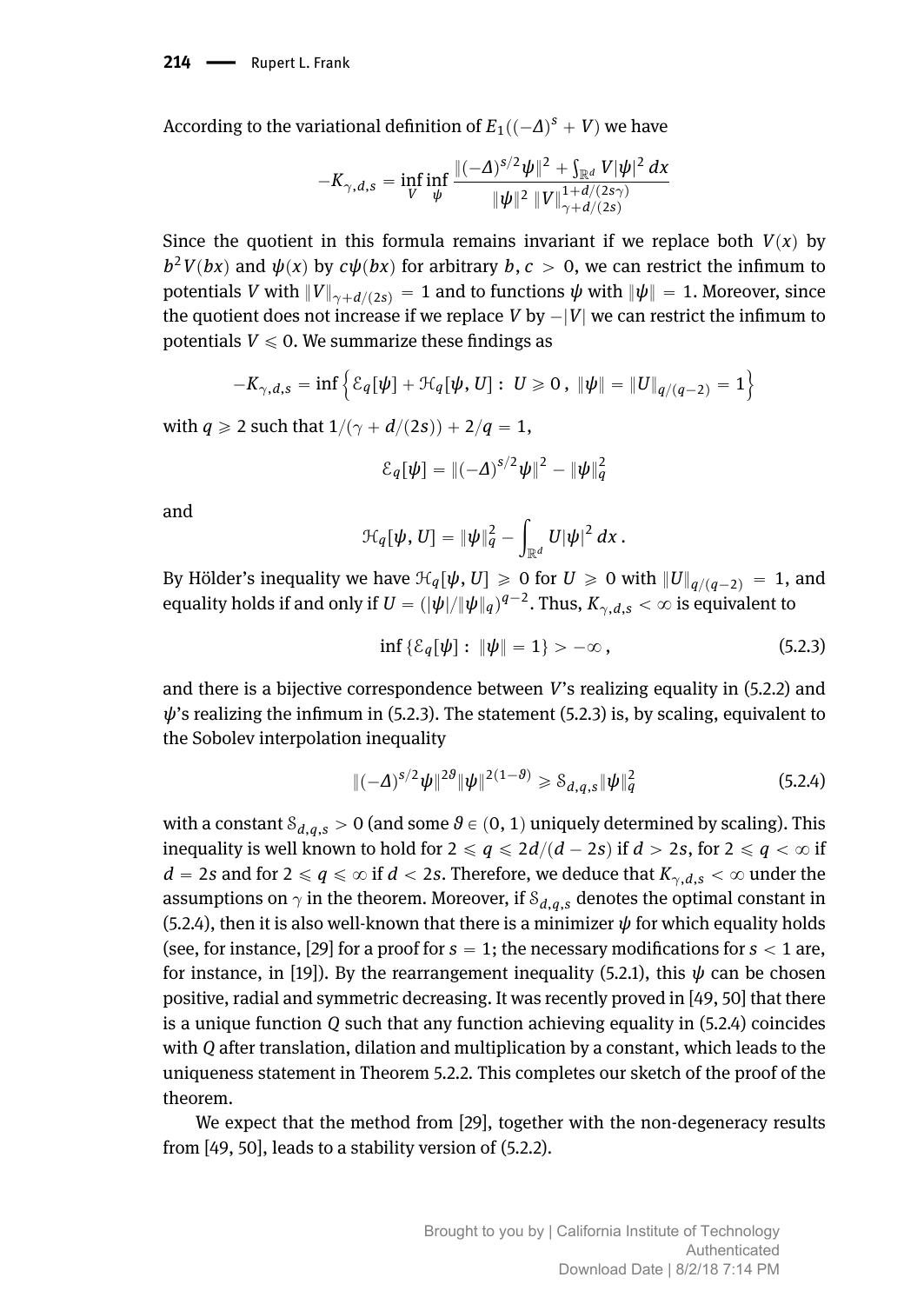#### **5.2.3** Comparing eigenvalues of  $H_Q^{(s)}$  $\frac{a^{(s)}}{a}$  and  $(-\Delta_{\Omega})^s$

It is important to distinguish between  $H_{\Omega}^{(s)}$ , the fractional Laplacian on *Ω*, and the fractional power  $(-\Delta_{\varOmega})^s$  of the Dirichlet Laplacian. These two operators are different, but, as shown in the following theorem, the first one is always less or equal than the second one. We recall that for two operators *A*, *B*, which are bounded from below, we write  $A \leq B$  if their quadratic forms a, b with form domains  $\mathcal{D}[a], \mathcal{D}[b]$  satisfy  $\mathcal{D}[a] \supset$  $\mathcal{D}[b]$  and  $a[u] \leq b[u]$  for every  $u \in \mathcal{D}[b]$ . Note that  $A \leq B$  implies  $E_n(A) \leq E_n(B)$  for all  $n \in \mathbb{N}$ .

<span id="page-5-0"></span> $\bf Theorem~5.2.3.$   $\it Let$   $\Omega\subset \mathbb{R}^d$   $\it be$   $open$  and  $0 < s < 1.$  Then

<span id="page-5-3"></span>
$$
H_{\Omega}^{(s)} \leqslant (-\Delta_{\Omega})^s \tag{5.2.5}
$$

*In particular,*

<span id="page-5-1"></span>
$$
E_n(H_{\Omega}^{(s)}) \leqslant E_n((-\Delta_{\Omega})^s) = (E_n(-\Delta_{\Omega}))^s \qquad \text{for all } n \in \mathbb{N} \,.
$$
 (5.2.6)

 $M$ oreover, unless  $\mathbb{R}^d\backslash\Omega$  has zero capacity, the operators  $H^{(s)}_{\Omega}$  and  $(-\Delta_{\Omega})^s$  do not coin*cide.*

The first part of the theorem is due to Chen–Song [\[32\]](#page-21-1) (see also [\[39\]](#page-22-4) and its general-ization in [\[33\]](#page-21-7)), which extends earlier results in [\[9\]](#page-20-2) for  $s = 1/2$  and in [\[38\]](#page-22-5) for *s* irrational. The second part concerning strictness is from [\[47\]](#page-22-6), where it is also shown that, in a certain sense,  $E_n(H_{\Omega}^{(s)})$  and  $E_n((-\Delta_{\Omega})^s)$  have the same leading term as  $n \rightarrow \infty$ , but a different subleading term; see Corollary [5.3.4](#page-9-0) below for a precise statement. An alternative proof of Theorem [5.2.3,](#page-5-0) which yields strict inequality in [\(5.2.6\)](#page-5-1) for any *n* for bounded *Ω*, is in [\[88\]](#page-25-2) and is based on the Caffarelli–Silvestre extension technique [\[31\]](#page-21-8). In fact, it was recently shown in [\[75\]](#page-24-7), using Jensen's inequality, that  $p(0, 1) \ni s \mapsto E_n(H_0^{(s)})^{1/s}$  is *strictly* increasing for any *n* if *Ω* is bounded.

Let us sketch the idea of the proof of Theorem [5.2.3](#page-5-0) in [\[47\]](#page-22-6). It is based on the observation that, if *A* is a non-negative operator in a Hilbert space with trivial kernel, *P* an orthogonal projection and  $\varphi$  an operator monotone function on  $(0, \infty)$ , then

<span id="page-5-2"></span>
$$
P\varphi(PAP)P \ge P\varphi(A)P. \tag{5.2.7}
$$

(This is closely related to the Sherman–Davis inequality, see, e.g., [\[28,](#page-21-9) Theorem 4.19].) Using Loewner's integral representation of operator monotone functions (see, for instance, [\[18\]](#page-21-10) or [\[97,](#page-25-3) Theorem 1.6]), [\(5.2.7\)](#page-5-2) follows from

<span id="page-5-4"></span>
$$
P(PAP)^{-1}P \leqslant PA^{-1}P\,,\tag{5.2.8}
$$

which, in turn, can be proved using a variational characterization of the inverse operator in the spirit of Dirichlet's principle. Inequality [\(5.2.5\)](#page-5-3) follows immediately from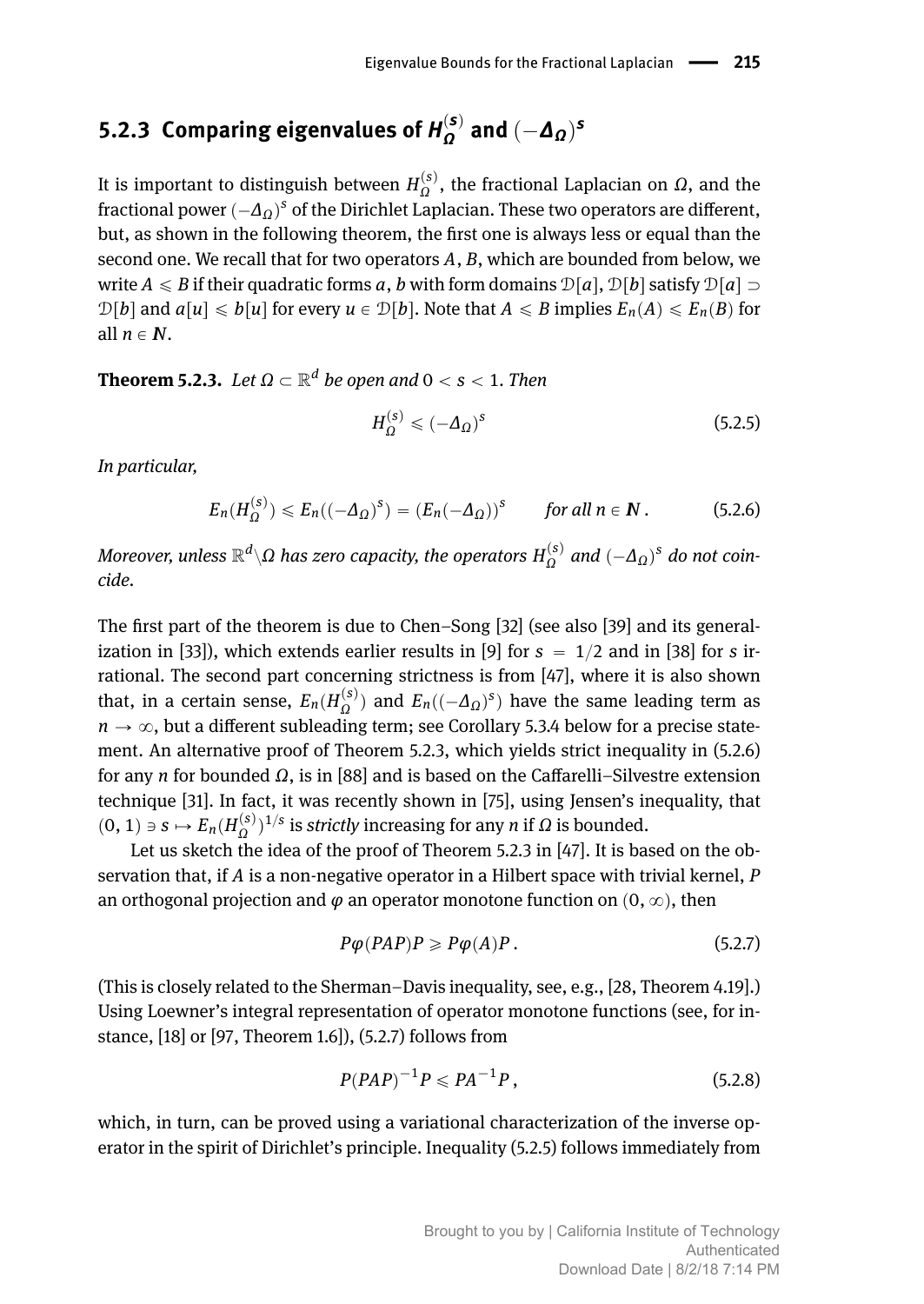[\(5.2.7\)](#page-5-2) with the choice  $A = -\Delta$  in  $L^2(\mathbb{R}^d)$ ,  $P$  = multiplication by the characteristic func- $\phi$  (note that  $H_{\Omega}^{(s)} = P A^s P$  in the quadratic form sense) and  $\varphi(E) = E^s$  (which is operator monotone for  $0 < s < 1$ ). Note that this argument gives an analogue of [\(5.2.5\)](#page-5-3) for any operator monotone function. If we only want [\(5.2.5\)](#page-5-3), we do not need Loewner's theorem, but only the integral representation

$$
E^{s} = \frac{\sin(\pi s)}{\pi} \int_{0}^{\infty} t^{s} \left(\frac{1}{t} - \frac{1}{t+E}\right) dt \quad \text{if } 0 < s < 1.
$$

Analyzing the cases of equality in [\(5.2.8\)](#page-5-4) shows that, under the assumption that *φ* is not affine linear, equality in [\(5.2.7\)](#page-5-2) holds iff ran *P* is a reducing subspace of *A*. (This is stated in [\[47\]](#page-22-6) only for positive definite *A*, which is needed for [\(5.2.8\)](#page-5-4), but when passing from [\(5.2.8\)](#page-5-4) to [\(5.2.7\)](#page-5-2) one always has a positive definite operator.) Since  $L^2(\Omega)$ is not a reducing subspace for  $-\varDelta$  in  $L^2(\mathbb{R}^d)$  unless  $\mathbb{R}^d\backslash\varOmega$  has capacity zero, we obtain the second part of the theorem.

While Theorem [5.2.3](#page-5-0) gives an upper bound on  $E_n(H_{\Omega}^{(s)})$  in terms of  $E_n(-\Delta_{\Omega}^s)$ , the following theorem, also due to Chen–Song [\[32\]](#page-21-1), yields a lower bound.

<span id="page-6-1"></span>**Theorem 5.2.4.** Let  $Ω ⊂ ℝ<sup>d</sup>$  be bounded and satisfy the exterior cone condition and *let*  $0 < s < 1$ *. Then there is a*  $c<sub>0</sub>$ ,  $> 0$  *such that* 

<span id="page-6-0"></span>
$$
E_n(H_{\Omega}^{(s)}) \geqslant c_{\Omega,s} \, E_n((-\Delta_{\Omega})^s) = c_{\Omega,s} \, (E_n(-\Delta_{\Omega}))^s \qquad \text{for all } n \in \mathbb{N} \, . \tag{5.2.9}
$$

*If*  $\Omega$  *is convex,* [\(5.2.9\)](#page-6-0) *holds with*  $c_{\Omega, s} = 1/2$ *.* 

We note that Theorem [5.2.4](#page-6-1) allows one to obtain lower bounds on  $E_n(H_{\Omega}^{(s)})$  from lower bounds on  $E_n(-\Delta_{\Omega})$ . For instance, one can show that for convex domains  $E_1(H_{\Omega}^{(s)})$  is bounded from below by a constant times  $r_{\text{in}}(\Omega)^{-2s}$  [\[32\]](#page-21-1). This gives weaker inequalities, however, than the direct approach in [\[8,](#page-20-1) [87\]](#page-24-4).

## **5.3 Eigenvalue Asymptotics**

#### **5.3.1 Eigenvalue asymptotics for the fractional Laplacian**

From a (fractional analogue) of Rellich's compactness lemma we know that  $H^{(s)}_{\Omega}$  has *n* bin a (hactional analogue) of Reflict 3 compactness refling we know that  $H_0$  has purely discrete spectrum when  $\Omega \subset \mathbb{R}^d$  has finite measure. In this subsection we discuss the asymptotics of the eigenvalues  $E_n(H_{\Omega}^{(s)})$  as  $n\to\infty.$  The basic result is due to Blumenthal and Getour [\[22\]](#page-21-11) (see also [\[12,](#page-20-3) Rem. 2.2] and [\[61\]](#page-23-4)).

<span id="page-6-3"></span> ${\bf Theorem~5.3.1.}$   $\ Let\ \Omega\subset \mathbb{R}^d$  be open with finite measure. Then

<span id="page-6-2"></span>
$$
\lim_{n \to \infty} \frac{E_n(H_{\Omega}^{(s)})}{n^{2s/d}} = (2\pi)^{2s} \omega_d^{-2s/d} |\Omega|^{-2s/d}
$$
\n(5.3.1)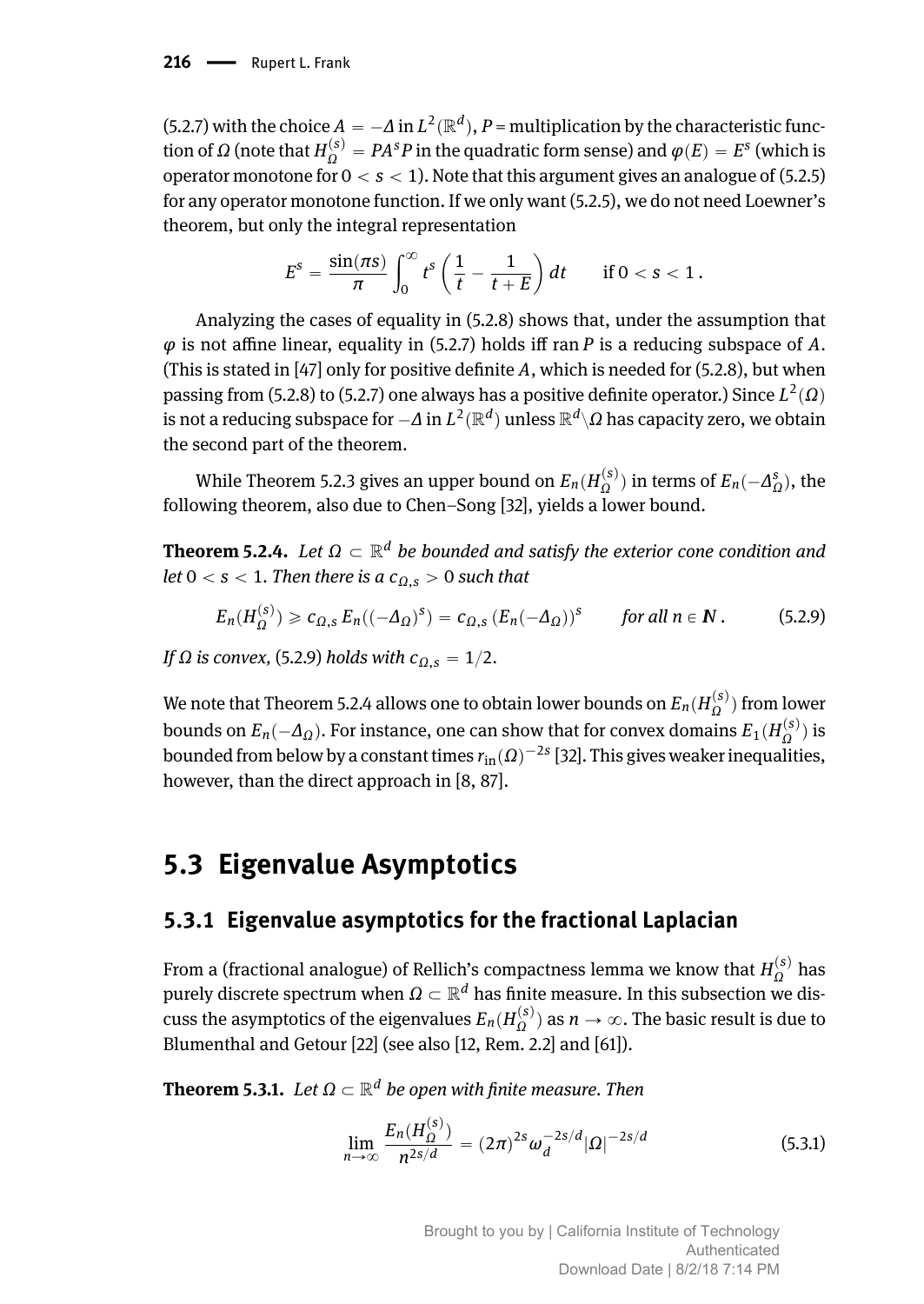$\text{with } \omega_d = |\{\xi \in \mathbb{R}^d : |\xi| < 1\}|.$ 

Alternatively, one can write [\(5.3.1\)](#page-6-2) as

<span id="page-7-0"></span>
$$
\lim_{\mu \to \infty} \mu^{-d/(2s)} N(\mu, H_{\Omega}^{(s)}) = (2\pi)^{-d} \omega_d |\Omega|, \qquad (5.3.2)
$$

where for an arbitrary self-adjoint operator *A*, which is bounded from below, we set  $N(\mu, A) = #\{n : E_n(A) < \mu\}$ . If *A* has discrete spectrum in  $(-\infty, \mu)$ , then  $N(\mu, A)$ denotes the total number of eigenvalues below  $\mu$ , counting multiplicities.

For later purposes we record that [\(5.3.1\)](#page-6-2) implies

*N*

<span id="page-7-2"></span>
$$
\lim_{N \to \infty} N^{-1-2s/d} \sum_{n=1}^{N} E_n(H_{\Omega}^{(s)}) = \frac{d}{d+2s} (2\pi)^{2s} \omega_d^{-2s/d} |\Omega|^{-2s/d} . \tag{5.3.3}
$$

We also note that [\(5.3.2\)](#page-7-0) and integration in  $\mu$  shows that, for any  $\gamma > 0$ ,

<span id="page-7-3"></span>
$$
\lim_{\mu \to \infty} \mu^{-\gamma - d/(2s)} \operatorname{Tr} \left( H_{\Omega}^{(s)} - \mu \right)_{-}^{\gamma} = L_{\gamma, d, s}^{cl} |\Omega|, \qquad (5.3.4)
$$

where

$$
\text{Tr}(H_{\Omega}^{(s)} - \mu)^{\gamma} = \sum_{n} \left( E_n(H_{\Omega}^{(s)}) - \mu \right)^{\gamma} = \gamma \int_0^{\infty} N(\mu, H_{\Omega}^{(s)}) \mu^{\gamma - 1} d\mu
$$

and

<span id="page-7-4"></span>
$$
L_{\gamma,d,s}^{\rm cl}:=\frac{1}{(2\pi)^d}\int_{\mathbb{R}^d}\left(|p|^{2s}-1\right)_-^{\gamma}dp=\frac{\omega_d}{(2\pi)^d}\frac{\Gamma(\gamma+1)\,\Gamma(\frac{d}{2s}+1)}{\Gamma(\gamma+\frac{d}{2s}+1)}\,. \tag{5.3.5}
$$

A classical result of Weyl states that

$$
\lim_{\mu\to\infty}\mu^{-d/2}N(\mu,-\Delta_{\Omega})=(2\pi)^{-d}\omega_d|\Omega|,
$$

and therefore, by the spectral theorem,

$$
\lim_{\mu\to\infty}\mu^{-d/(2s)}N(\mu,(-\Delta_{\Omega})^s)=\lim_{\mu'\to\infty}(\mu')^{-d/2}N(\mu',-\Delta_{\Omega})=(2\pi)^{-d}\omega_d|\Omega|.
$$

Comparing this with [\(5.3.1\)](#page-6-2) we see that  $E_n(H_{\Omega}^{(s)})$  and  $E_n(-\Delta_{\Omega}^s) = (E_n(-\Delta_{\Omega}))^s$  coincide to leading order as  $n \to \infty$ . In the following we will be interested in subleading corrections to the asymptotics in Theorem [5.3.1.](#page-6-3)

We begin with the case  $d = 1$ . After a translation and a dilation we can assume without loss of generality that  $\Omega = (-1, 1)$ .

**Theorem 5.3.2.** *Let*  $\Omega = (-1, 1) \subset \mathbb{R}$ *. Then* 

<span id="page-7-1"></span>
$$
E_n(H_{\Omega}^{(s)}) = \left(\frac{n\pi}{2} - \frac{(1-s)\pi}{4}\right)^{2s} + O(n^{-1})
$$
\n(5.3.6)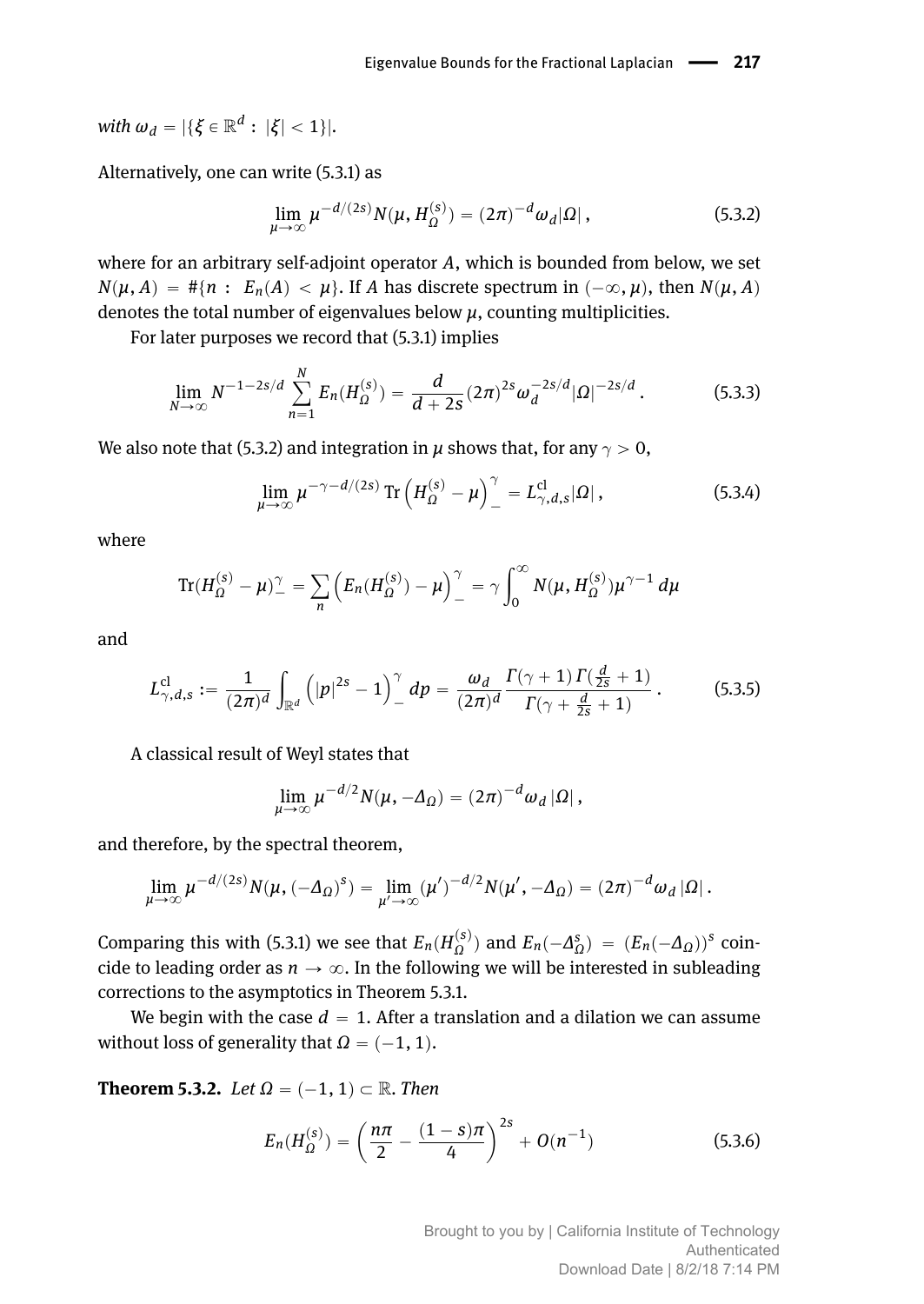This theorem is due to Kwaśnicki [\[74\]](#page-24-8) and generalizes an earlier result [\[72\]](#page-24-9) for  $s = 1/2$ . A key role is played by a detailed analysis of the half line problem [\[73\]](#page-24-10).

Asymptotics [\(5.3.6\)](#page-7-1) are remarkably precise. For  $s > 1/2$  they give the first three terms as  $n \to \infty$ . We also see that the lim inf and the lim sup of  $N(\mu, H_{\Omega}^{(s)})$  –  $\pi^{-1}$ |*Ω*| $\mu^{1/(2s)}$  as  $\mu \to \infty$  are finite, but do not coincide. (In fact, the lim sup is positive for  $s \in (0, 1)$ , which shows that the analogue of Pólya's conjecture fails in the fractional case. This was first observed in [\[75\]](#page-24-7).)

We now turn to the higher-dimensional case. The authors of [\[14\]](#page-20-4) posed the problem to prove that, under suitable assumptions on *Ω*, the quantity

$$
n^{-(2s-1)/d}\left(E_n(H_{\Omega}^{(s)})-n^{2s/d}(2\pi)^{2s}\omega_d^{-2s/d}|\Omega|^{-2s/d}\right)
$$

has a limit. For  $s = 1$  this is a celebrated result by Ivrii [\[66\]](#page-23-5) which holds under the assumption that the set of periodic billiards has measure zero. In fact, after the first version of this review was submitted, Ivrii [\[67\]](#page-23-6) announced a solution of the above problem for  $s \in (0, 1)$  under the same assumption.

The following theorem from [\[47\]](#page-22-6) verifies the existence of a limit in the Cesàro sense, that is, the quantity

<span id="page-8-0"></span>
$$
N^{-(2s-1)/d} \left( N^{-1} \sum_{n=1}^{N} E_n(H_{\Omega}^{(s)}) - \frac{d}{d+2s} N^{2s/d} (2\pi)^{2s} \omega_d^{-2s/d} |\Omega|^{-2s/d} \right) \tag{5.3.7}
$$

has a limit. Just like [\(5.3.1\)](#page-6-2) is equivalent to [\(5.3.2\)](#page-7-0) and [\(5.3.3\)](#page-7-2) is equivalent to [\(5.3.4\)](#page-7-3) with  $\gamma = 1$ , the existence of the limit of [\(5.3.7\)](#page-8-0) is equivalent to the existence of the limit of

<span id="page-8-1"></span>
$$
\mu^{-1-(d-1)/(2s)} \left( \text{Tr}(H_{\Omega}^{(s)} - \mu)_{-} - \mu^{1+d/(2s)} L_{1,d,s}^{\text{cl}} |\Omega| \right). \tag{5.3.8}
$$

(These equivalences are elementary facts about sequences; see, e.g., [\[47,](#page-22-6) Lemma 21].) The advantage of [\(5.3.2\)](#page-7-0), [\(5.3.4\)](#page-7-3) and [\(5.3.8\)](#page-8-1) over [\(5.3.1\)](#page-6-2), [\(5.3.3\)](#page-7-2) and [\(5.3.7\)](#page-8-0), respectively, is that disjoint subsets of *Ω* have asymptotically an additive influence on the asymptotics, which allows for localization techniques.

The main result from [\[47\]](#page-22-6) is

<span id="page-8-2"></span>**Theorem 5.3.3.** For any  $d \geqslant 1$  and  $0 < s < 1$  there is a constant  $B_{d,s}^{\text{cl}} > 0$  such that  $f$ or any bounded domain  $\Omega \subset \mathbb{R}^d$  with  $\mathcal{C}^1$  boundary,

$$
\lim_{\mu \to \infty} \mu^{-1 - (d-1)/(2s)} \left( \text{Tr}(H_{\Omega}^{(s)} - \mu) - \mu^{1 + d/(2s)} L_{1,d,s}^{\mathcal{C}} |\Omega| \right) = -B_{d,s}^{\mathcal{C}} \sigma(\partial \Omega). \quad (5.3.9)
$$

Here  $\sigma(\partial\Omega)$  denotes the surface measure of  $\partial\Omega$ . In [\[47\]](#page-22-6) this is stated for domains with *C*<sup>1,*α*</sup> boundary,  $0 < a \le 1$ , and a quantitative remainder whose order depends on *α*. The same argument as in [\[48\]](#page-22-7), however, yields the result for  $\mathcal{C}^1$  boundaries with a  $o(1)$ remainder.

In [\[47\]](#page-22-6) we obtain an expression for  $B_{d,s}^{\rm cl}$  which is explicit enough to deduce that it is different (in fact, smaller) than the corresponding expression for the fractional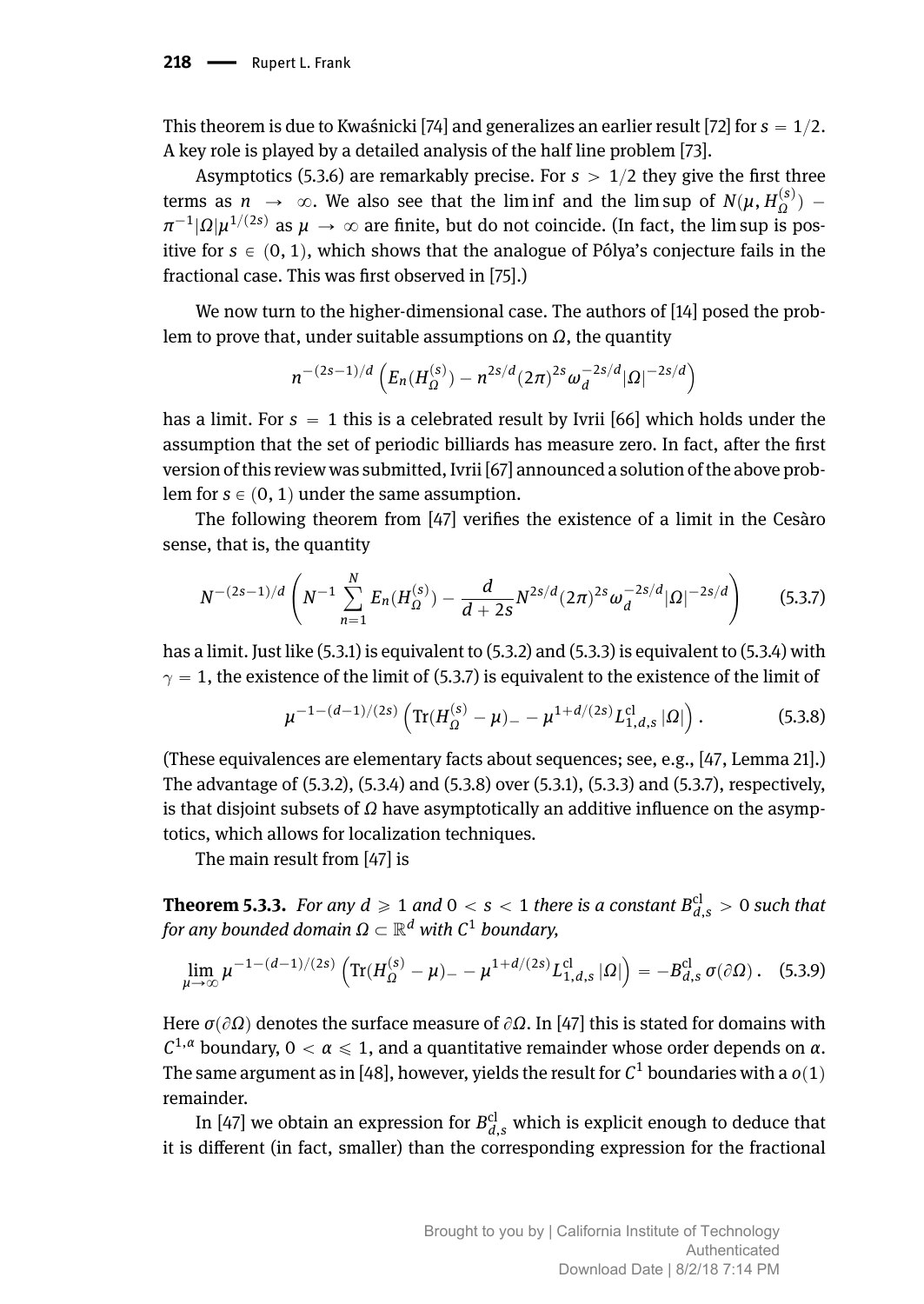power of the Dirichlet Laplacian. In order to state this precisely, we recall that there is a constant  $\tilde{B}_{d,s}^{\text{cl}}>0$  such that for any bounded domain  $\Omega\subset\mathbb{R}^d$  with  $\mathcal{C}^1$  boundary,

$$
\lim_{\mu\to\infty}\mu^{-1-(d-1)/(2s)}\left( \text{Tr}((-\varDelta_\varOmega)^s-\mu)_--\mu^{1+d/(2s)}L_{1,d,s}^\text{cl}\ket{\varOmega}\right)=-\tilde B_{d,s}^\text{cl}\,\sigma(\partial\varOmega)\,;
$$

see, e.g., [\[46\]](#page-22-8) for a proof for domains with  $C^{1,\alpha}$  boundary,  $0<\alpha\leqslant 1,$  which again can be modified to yield the result for  $\mathcal{C}^1$  boundaries. We prove [\[47,](#page-22-6) Sec. 6.4]

$$
B_{d,s}^{\rm cl}<\tilde{B}_{d,s}^{\rm cl}
$$

and deduce

<span id="page-9-0"></span> $$ 

$$
\lim_{\mu \to \infty} \mu^{-1 - (d-1)/(2s)} \left( \text{Tr}(H_{\Omega}^{(s)} - \mu) - \text{Tr}((-\Delta_{\Omega})^s - \mu) - \right)
$$
  
= -\left( B\_{d,s}^{\text{cl}} - \tilde{B}\_{d,s}^{\text{cl}} \right) \sigma(\partial \Omega) > 0.

Theorem [5.3.3](#page-8-2) implies via integration that

<span id="page-9-1"></span>
$$
\lim_{t \to 0} t^{(d-1)/(2s)} \left( \text{Tr} \, e^{-t H_{\Omega}^{(s)}} - t^{-d/(2s)} \frac{\omega_d \, \Gamma(1 + \frac{d}{2s})}{(2\pi)^d} \, |\Omega| \right) = -\Gamma(2 + \frac{d-1}{2s}) \, B_{d,s}^{\text{cl}} \, \sigma(\partial \Omega) \, . \tag{5.3.10}
$$

(This is essentially the argument that convergence in Cesàro sense implies convergence in Abel sense.) Asymptotics [\(5.3.10\)](#page-9-1) are, in fact, even true for *Ω* with Lipschitz boundary, as had earlier been shown in [\[14\]](#page-20-4). This extends the result from [\[26\]](#page-21-12) for  $s = 1$ to the fractional case. See also [\[12\]](#page-20-3) for remainder terms in [\(5.3.10\)](#page-9-1) under stronger regularity assumptions on the boundary.

It seems to be unknown whether Theorem [5.3.3](#page-8-2) remains true for Lipschitz domains.

Asymptotics like [\(5.3.10\)](#page-9-1) have been shown for more general non-local operators, see, e.g., [\[16,](#page-21-13) [92,](#page-25-4) [23,](#page-21-14) [62\]](#page-23-7).

### **5.3.2 Eigenvalue asymptotics for fractional Schrödinger operators**

The analogue of Theorem [5.3.1](#page-6-3) for fractional Schrödinger operators is

<span id="page-9-3"></span> ${\bf Theorem~5.3.5.}$   $\,$   $Let$   $0 < s < 1$  and let  $V$   $be$   $a$  continuous function on  $\mathbb{R}^d$  with compact *support. Then*

<span id="page-9-2"></span>
$$
\lim_{\alpha \to \infty} \alpha^{-d/(2s)} N((-{\Delta})^s + \alpha V) = (2\pi)^{-d} \omega_d \int_{\mathbb{R}^d} V_{-}^{d/(2s)} dx.
$$
 (5.3.11)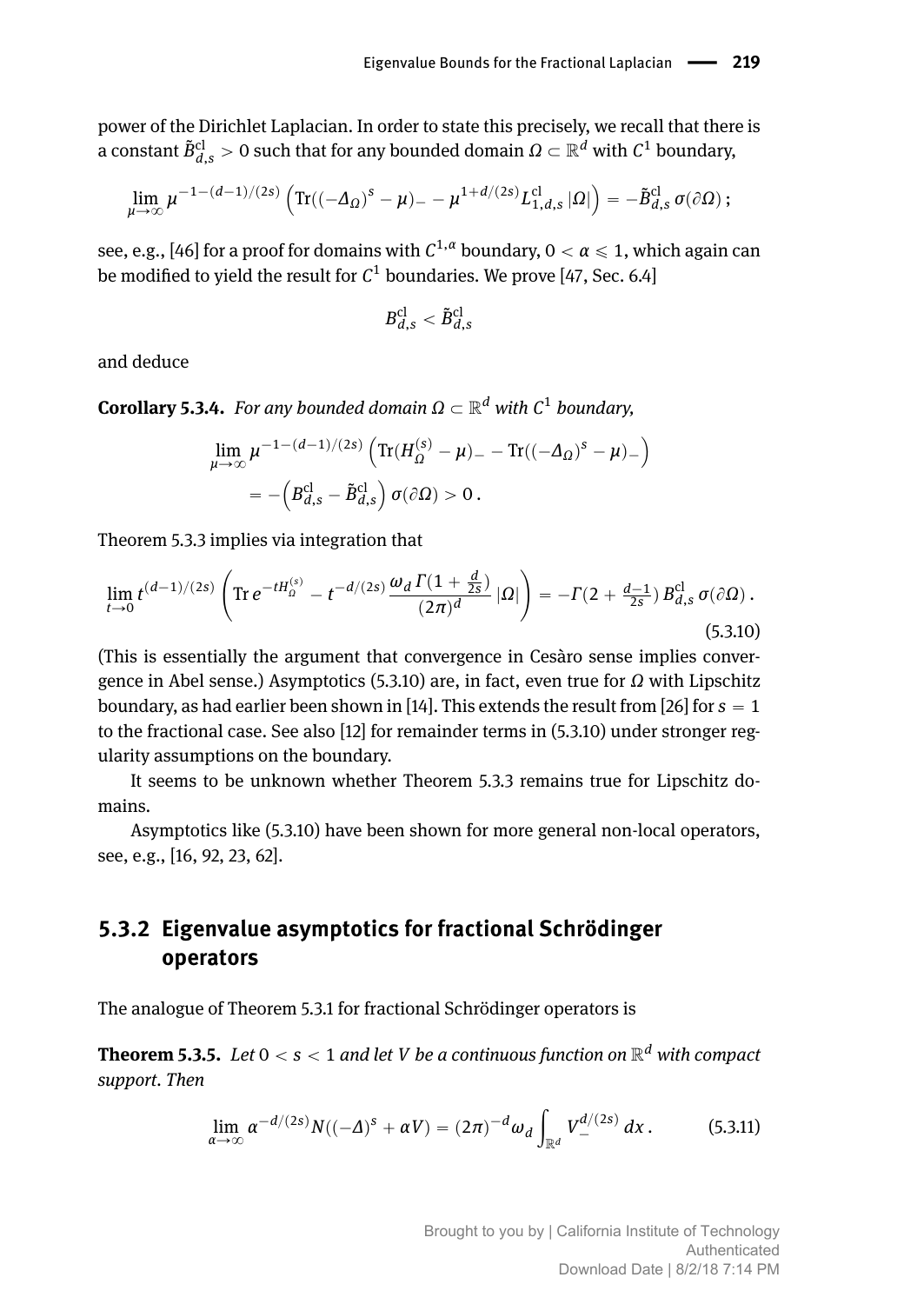Similarly to [\(5.3.11\)](#page-9-2) one can show that for any  $\gamma > 0$ ,

<span id="page-10-1"></span>
$$
\lim_{\alpha \to \infty} \alpha^{-\gamma - d/(2s)} \operatorname{Tr}((-A)^s + \alpha V)^{\gamma} = L_{\gamma,d,s}^{\mathrm{cl}} \int_{\mathbb{R}^d} V_{-}^{\gamma + d/(2s)} dx \tag{5.3.12}
$$

with  $L_{\gamma,d,s}^{cl}$  from [\(5.3.5\)](#page-7-4). The assumptions on *V* for [\(5.3.11\)](#page-9-2) and [\(5.3.12\)](#page-10-1) to hold can be relaxed. In particular, for  $d \ge 2$ , as well as for  $d = 1$  and  $0 < s < 1/2$ , one can show that the asymptotics hold under the sole assumption  $V_{-} \in L^{\gamma+d/(2s)}$ . This will be explained after Theorem [5.4.2.](#page-12-0) The case  $d = 1$  and  $1/2 \le s < 1$  is more subtle. In analogy with [\[21,](#page-21-15) [89\]](#page-25-5) one might wonder whether there are  $V \in L^{1/(2s)}$  for which  $N((-\varDelta)^{s}+\alpha V)$  grows faster than  $\alpha^{1/(2s)}$  or like  $\alpha^{1/(2s)}$  but with an asymptotic constant  $W((-2) + dV)$  grows laster than  $dV > 0$  like  $dV > 0$  but with an asymptotic constrictly larger than  $\int_{\mathbb{R}} V_{-}^{1/(2s)} dx$ . Apparently this question has not been studied.

We are also not aware of sharp remainder estimates or subleading terms in [\(5.3.11\)](#page-9-2) and [\(5.3.12\)](#page-10-1). Note that, due to the non-smoothness of  $p \mapsto |p|^{2s}$  at  $p = 0,$  the operator  $(-h^2\Delta)^s + V$  is not an admissible operator in the sense of [\[63\]](#page-23-8). For a remainder bound for the massive analogue of [\(5.3.12\)](#page-10-1) with  $\gamma = 1/2$  we refer to [\[99\]](#page-25-6).

### <span id="page-10-0"></span>**5.4 Bounds on Sums of Eigenvalues**

#### **5.4.1 Berezin–Li–Yau inequalities**

In this subsection we discuss bounds on sums of eigenvalues of  $H_{\Omega}^{(s)}$ . The bounds in the following theorem are called Berezin–Li–Yau inequalities since they generalize the corresponding bounds for  $s = 1$  [\[20,](#page-21-16) [79\]](#page-24-11) to the fractional case.

 ${\bf Theorem~5.4.1.}$   $\ Let\ \Omega\subset \mathbb{R}^d$  be an open set of finite measure. Then for any  $\mu>0,$ 

<span id="page-10-2"></span>
$$
\sum_{n} \left( E_n(H_{\Omega}^{(s)}) - \mu \right)_{-} \leq \mu^{1 + d/(2s)} L_{1,d,s}^{\text{cl}} \, |\Omega| \tag{5.4.1}
$$

*and, equivalently, for any*  $N \in \mathbb{N}$ ,

<span id="page-10-3"></span>
$$
\sum_{n=1}^{N} E_n(H_{\Omega}^{(s)}) \geq \frac{d}{d+2s} (2\pi)^{2s} \omega_d^{-2s/d} |\Omega|^{-2s/d} N^{1+2s/d} . \tag{5.4.2}
$$

Inequality [\(5.4.1\)](#page-10-2) is a special case of a result in [\[76\]](#page-24-12). To see that [\(5.4.1\)](#page-10-2) and [\(5.4.2\)](#page-10-3) are equivalent, denote the left and right side of  $(5.4.1)$  by  $f_l(\mu)$  and  $f_r(\mu)$ , respectively, by  $g_l(\nu)$  the piecewise linear function which coincides with the left side of [\(5.4.2\)](#page-10-3) for  $\nu$  =  $N \in \mathbb{N}$  and by  $g_r(\nu)$  the right side of [\(5.4.2\)](#page-10-3) with *N* replaced by a continuous variable  $\nu$ . Note that [\(5.4.2\)](#page-10-3) is equivalent to  $g_l(\nu) \geq g_r(\nu)$  for *all*  $\nu > 0$ . We have defined four convex functions and we note that  $f_{\#}$  and  $g_{\#}$  are Legendre transforms of each other with  $# = l$ ,  $r$ . Thus, the equivalence follows from the fact that the Legendre transform reverses inequalities.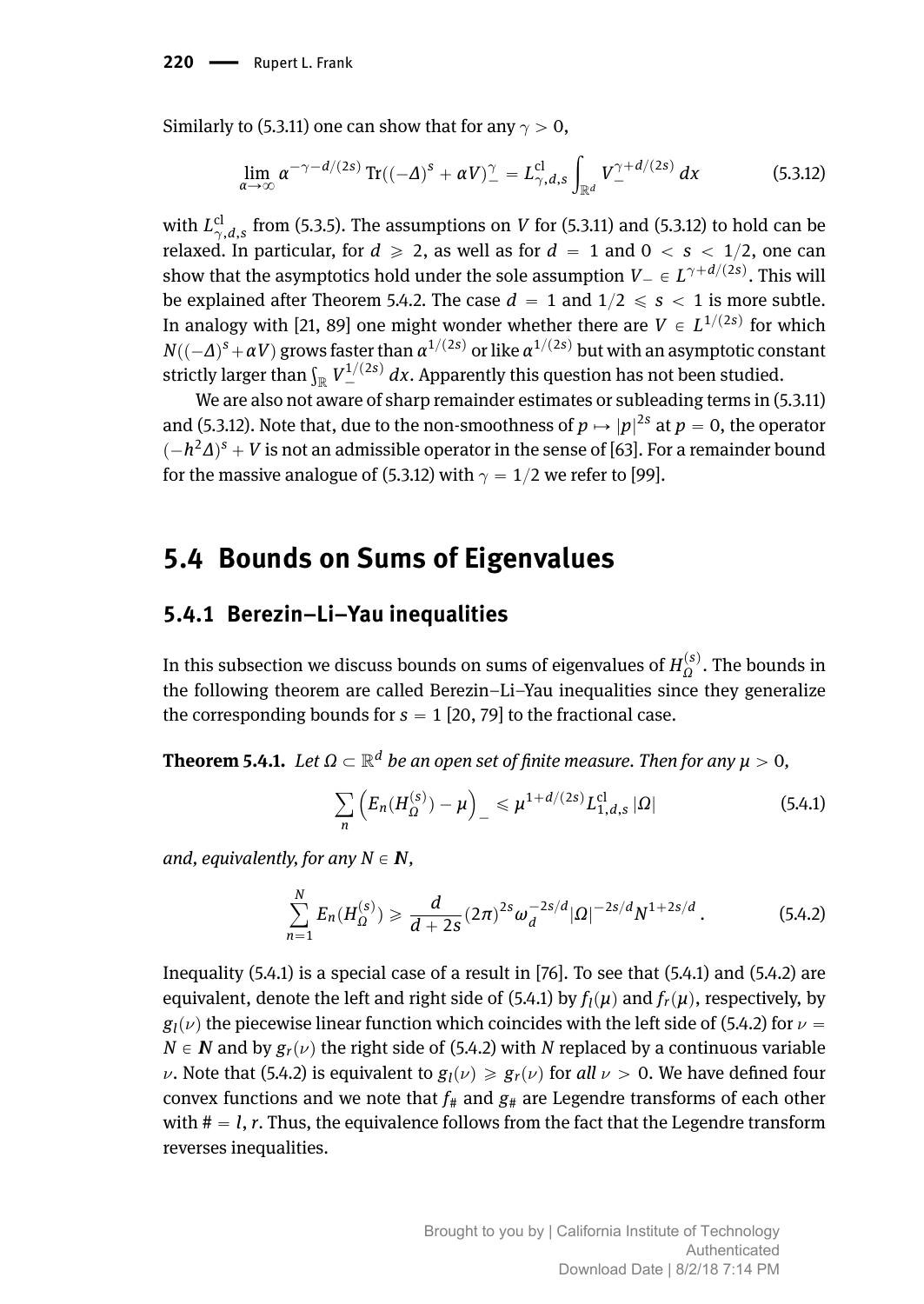The important feature of [\(5.4.1\)](#page-10-2) and [\(5.4.2\)](#page-10-3) is that the constant on the right side coincides with the asymptotic value as *µ* or *N* tend to infinity; see [\(5.3.3\)](#page-7-2) and [\(5.3.4\)](#page-7-3). For remainder terms in [\(5.4.2\)](#page-10-3) we refer to [\[101\]](#page-25-7).

Bounding the left side of [\(5.4.2\)](#page-10-3) from above by  $\mathit{NE}_N(H_{\Omega}^{(s)})$  or the left side of [\(5.4.1\)](#page-10-2) from below by  $(A - \mu) = N(A, H_{\Omega}^{(s)})$  and optimizing in  $A < \mu$  we obtain

<span id="page-11-1"></span>
$$
N(\Lambda, H_{\Omega}^{(s)}) \leq \left(\frac{d+2s}{d}\right)^{\frac{d}{2s}} \frac{\omega_d}{(2\pi)^d} |\Omega| \Lambda^{\frac{d}{2s}}, \qquad E_N(H_{\Omega}^{(s)}) \geq \frac{d}{d+2s} \frac{(2\pi)^{2s}}{\omega_d^{\frac{2s}{d}}} |\Omega|^{-\frac{2s}{d}} N^{\frac{2s}{d}}.
$$
\n(5.4.3)

It is a challenging open question (the fractional analogue of Pólya's conjecture) whether the factors  $((d+2s)/d)^{d/(2s)}$  and  $d/(d+2s)$  can be removed in these bounds. It was recently shown [\[75\]](#page-24-7) that Pólya's conjecture fails in  $d = 1$  for  $s \in (0, 1)$  and in  $d = 2$  at least for all sufficiently small values of *s*. (As an aside, we mention that Pólya's conjecture also fails for the Laplacian in two-dimensions with a constant magnetic field and that in this case the factors  $((d + 2s)/d)^{d/(2s)} = 2$  and  $d/(d + 2s) = 2$ are optimal [\[55\]](#page-23-9).)

We finally mention a well known inequality for the heat kernel. From the maximum principle for the heat equation we know that the heat kernel  $k_t(x, x')$  for  $H_{\Omega}^{(s)}$ satisfies

$$
0\leqslant k_t(x,x')\leqslant \int_{\mathbb{R}^d}e^{-t|p|^{2s}}e^{ip\cdot(x-x')}\frac{dp}{(2\pi)^d}\qquad\text{for all }x,x'\in\Omega\,.
$$

(The right side is the heat kernel of  $(-\Delta)^s$ .) We evaluate this inequality for  $x = x'$ . If  $H_{\Omega}^{(s)}$  has discrete spectrum (which is the case, for instance, if  $|\Omega|<\infty$ ) and  $\psi_n$  denote the normalized eigenfunctions corresponding to the  $E_n(H_{\Omega}^{(s)})$  , then we obtain

<span id="page-11-0"></span>
$$
\sum_{n} e^{-tE_n(H_{\Omega}^{(s)})} |\psi_n(x)|^2 \leq \frac{\omega_d \Gamma(1 + d/(2s))}{(2\pi)^d} t^{-d/(2s)} \quad \text{for all } x \in \Omega. \quad (5.4.4)
$$

By integration over  $x \in Ω$  we obtain

$$
\sum_n e^{-tE_n(H_{\Omega}^{(s)})} \leq \frac{\omega_d \Gamma(1+d/(2s))}{(2\pi)^d} |\Omega| t^{-d/(2s)},
$$

which, in turn, could have been obtained directly by integrating [\(5.4.1\)](#page-10-2) against  $t^2e^{-t\mu}$ over  $\mu \in \mathbb{R}_+$ . However, in some applications the local information in [\(5.4.4\)](#page-11-0) is crucial. For example, one useful consequence of [\(5.4.4\)](#page-11-0) comes by bounded the left side from  $\alpha$  below by  $e^{-t\mu} \sum$  $E_n(H_{\Omega}^{(s)}) \leq \mu |\psi_n(x)|^2$ . Optimizing the resulting inequality over  $t > 0$ yields  $\frac{1}{2}$ 

$$
\sum_{E_n(H_{\Omega}^{(s)})<\mu} |\psi_n(x)|^2 \leq \frac{\omega_d \Gamma(1+d/(2s))}{(2\pi)^d} \left(\frac{2se}{d}\right)^{d/(2s)} \mu^{d/(2s)}.
$$
 (5.4.5)

While yielding a worse constant than [\(5.4.3\)](#page-11-1) when integrated over  $x \in \Omega$ , this a-priori bound on the 'local number of eigenvalues' is useful when proving  $\mu \to \infty$  asymptotics.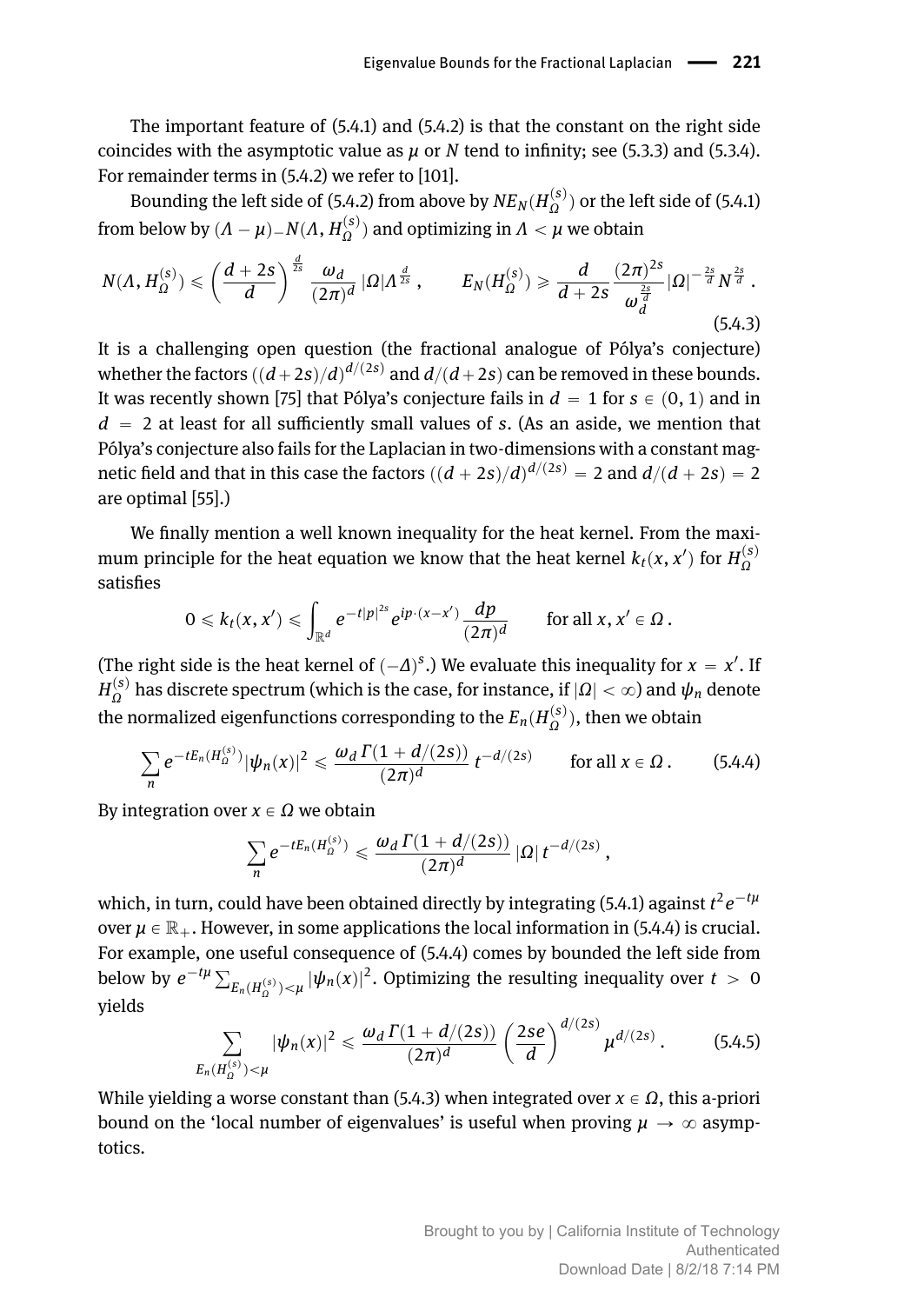#### **5.4.2 Lieb–Thirring inequalities**

Lieb–Thirring inequalities [\[82\]](#page-24-6) provide bounds of sums of powers of negative eigenvalues of Schrödinger operators in terms of integrals of the potential. They play an important role in the proof of stability of matter by Lieb and Thirring; see [\[81\]](#page-24-13) for a textbook presentation. For further background and references about Lieb–Thirring inequalities we also refer to the reviews [\[77,](#page-24-14) [65\]](#page-23-10).

The following theorem summarizes Lieb–Thirring inequalities for fractional Schrödinger operators.

<span id="page-12-0"></span>**Theorem 5.4.2.** *Let*  $d \ge 1, 0 < s < 1$  *and* 

 $\mathbb{R}^2$ 

$$
\begin{cases}\n\gamma \geq 1 - 1/(2s) & \text{if } d = 1 \text{ and } s > 1/2, \\
\gamma > 0 & \text{if } d = 1 \text{ and } s = 1/2, \\
\gamma \geq 0 & \text{if } d \geq 2 \text{ or } d = 1 \text{ and } s < 1/2.\n\end{cases}
$$

*Then there is a*  $L_{\gamma d}$ , *such that for all V*,

<span id="page-12-1"></span>
$$
\operatorname{Tr}((-\Delta)^{s}+V)^{\gamma}\leqslant L_{\gamma,d,s}\int_{\mathbb{R}^{d}}V_{-}^{\gamma+d/(2s)}dx.
$$
 (5.4.6)

This theorem, with the additional assumption  $\gamma > 1 - 1/(2s)$  if  $d = 1, s > 1/2$ , appears in [\[36\]](#page-22-0), which also has explicit values for  $L_{\gamma,d,s}$  in the physically most relevant cases. Since we have not found the case  $\gamma = 1 - 1/(2s)$  if  $d = 1$ ,  $s > 1/2$ , in the literature, we provide a proof in Appendix [B.](#page--1-1)

To appreciate the strength of Theorem [5.4.2,](#page-12-0) we note that by bounding the sum over all eigenvalues by a single one, we deduce from [\(5.4.6\)](#page-12-1) that

$$
E_1((-\Delta)^s + V) \geqslant -\left(L_{\gamma,d,s}\int_{\mathbb{R}^d}V_{-}^{\gamma+d/(2s)} dx\right)^{1/\gamma},
$$

which is the bound from Theorem [5.2.2](#page-3-0) and which we have seen to be equivalent to the Sobolev inequality [\(5.2.4\)](#page-4-0). Moreover, replacing *V* by *αV* and comparing with Theorem [5.3.5](#page-9-3) we see that the right side of [\(5.4.6\)](#page-12-1) has the correct order of growth in the large coupling limit  $\alpha \to \infty$ . Thus, Theorem [5.4.2](#page-12-0) shows that the semi-classical approximation is, up to a multiplicative constant, a uniform upper bound. This observation and a density argument based on Ky-Fan's eigenvalue inequality (see, e.g., [\[96,](#page-25-8) Theorem 1.7) can be used to show that for  $\gamma$  as in Theorem [5.4.2](#page-12-0) the asymptotics [\(5.3.11\)](#page-9-2) and  $(5.3.12)$  hold for all *V* with  $V_{-} \in L^{\gamma + d/(2s)}(\mathbb{R}^d)$ .

Let us comment on the case  $\gamma = 0$  if  $d = 1$  and  $s = 1/2$ . In this case it is easy to see that

$$
\inf_{\|\psi\|=1}\left(\|(-\Delta)^{1/4}\psi\|^2+\int_{\mathbb{R}}V|\psi|^2\,dx\right)<0\qquad\text{if}\,\int_{\mathbb{R}}V\,dx<0\,,
$$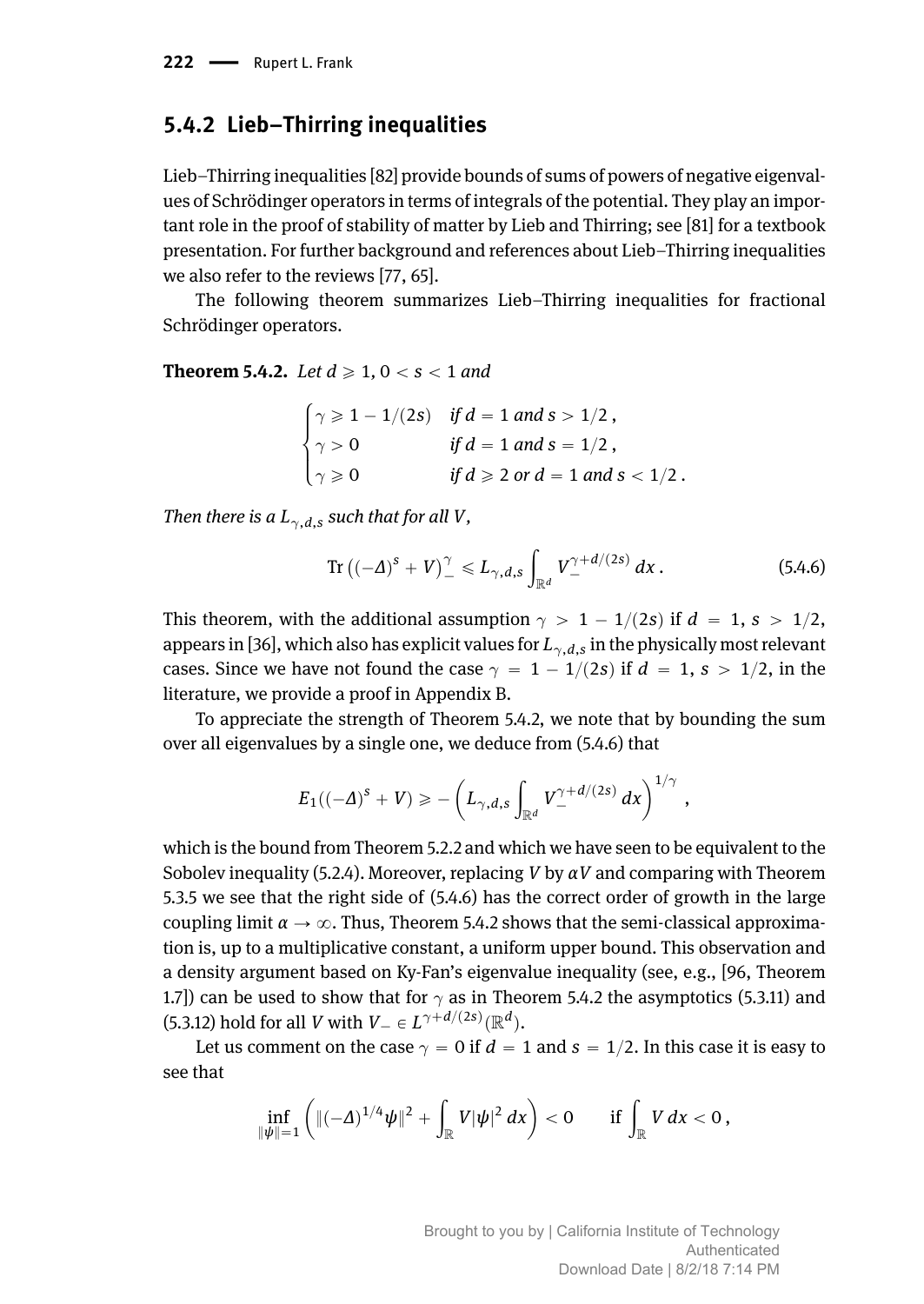and so inequality [\(5.4.6\)](#page-12-1) necessarily fails for  $\gamma = 0$ . Remarkably, in this case one can show a *reverse bound*, ż

<span id="page-13-0"></span>Tr 
$$
((-A)^{1/2} + V)^0 = \varepsilon \int_{\mathbb{R}} V - dx
$$
 if  $V \le 0$ . (5.4.7)

(This is contained in [\[94\]](#page-25-9) up to a conformal transformation.)

While there has been substantial progress concerning the sharp constants in the  $s = 1$  analogue of Theorem [5.4.2,](#page-12-0) no sharp constant seems to be known in the case  $s < 1$ .

Our final topic are Hardy–Lieb–Thirring inequalities. We recall [\[64\]](#page-23-0) that Hardy's inequality states that for  $0 < s < d/2$  and  $\psi \in \dot{H}^s(\mathbb{R}^d),$  the homogeneous Sobolev space, ż

$$
\int_{\mathbb{R}^d} |p|^{2s} |\hat{\boldsymbol{\psi}}(p)|^2 \, dp \geqslant \mathcal{C}_{s,d} \int_{\mathbb{R}^d} |x|^{-2s} |\boldsymbol{\psi}(x)|^2 \, dx
$$

with the sharp constant

$$
\mathcal{C}_{s,d}=2^{2s}\,\frac{\varGamma((d+2s)/4)^2}{\varGamma((d-2s)/4)^2}\,.
$$

As a consequence,  $(-\Delta)^s - \mathfrak{C}_{s,d}|x|^{-2s}$  is a non-negative operator. The following theorem says that, up to avoiding the endpoint  $\gamma = 0$  and modifying the constant, the Lieb–Thirring inequalities from Theorem [5.4.2](#page-12-0) remain valid when  $(-\Delta)$ <sup>s</sup> is replaced  $\frac{dy}{dx}(-\Delta)^s - \mathcal{C}_{s,d}|x|^{-2s}$ .

<span id="page-13-1"></span>**Theorem 5.4.3.** Let  $d \geqslant 1, 0 < s < d/2$  and  $\gamma > 0$ . Then there is a constant  $L_{\gamma,d,s}^{\rm HLT}$ *such that*  $\sqrt{\gamma}$ z

<span id="page-13-2"></span>
$$
\operatorname{Tr}\left(\left(-\Delta\right)^{s}-\mathcal{C}_{s,d}|x|^{-2s}+V\right)_{-}^{\gamma}\leqslant L_{\gamma,d,s}^{\operatorname{HLT}}\int_{\mathbb{R}^{d}}V_{-}^{\gamma+d/(2s)}dx\,.
$$
 (5.4.8)

We emphasize that the assumption  $s \leq 1$  is *not* needed here. Moreover, arguing as before [\(5.4.7\)](#page-13-0) one can show that the inequality does not hold for  $\gamma = 0$ .

Theorem [5.4.3](#page-13-1) was initially proved for  $s = 1$  in [\[42\]](#page-22-9) and then extended in [\[52\]](#page-23-11) to  $0 < s < 1$  (with  $0 < s < 1/2$  if  $d = 1$ ). The full result is from [\[45\]](#page-22-10) and uses an idea from [\[99\]](#page-25-6).

The proof in [\[52\]](#page-23-11) (for  $0 < s \le 1$ ) allows for the inclusion of a magnetic field. This leads to the proof of stability of relativistic matter with magnetic fields for nuclear charges up to and including the critical value; see also [\[51\]](#page-22-11).

Let us briefly comment on the proof of Theorem [5.4.3](#page-13-1) in [\[52\]](#page-23-11), since this will also be relevant in the following. Similarly as after Theorem [5.4.2](#page-12-0) we observe that by bounding the sum over all eigenvalues by a single one, we deduce from [\(5.4.8\)](#page-13-2) that

$$
E_1((-\Delta)^s-\mathcal{C}_{s,d}|x|^{-2s}+V)\geqslant -\left(L_{\gamma,d,s}^{\mathrm{HLT}}\int_{\mathbb{R}^d}V_{-}^{\gamma+d/(2s)}\,dx\right)^{1/\gamma},
$$

which in turn, by the argument in the proof of Theorem [5.2.2,](#page-3-0) is equivalent to the Hardy–Sobolev inequality

<span id="page-13-3"></span>
$$
\left(\|(-\Delta)^{s/2}\psi\|^2 - \mathcal{C}_{s,d}\|x|^{-s}\psi\|^2\right)^{\theta} \|\psi\|^{2(1-\theta)} \geq C_{d,q,s} \|\psi\|_q^2 \tag{5.4.9}
$$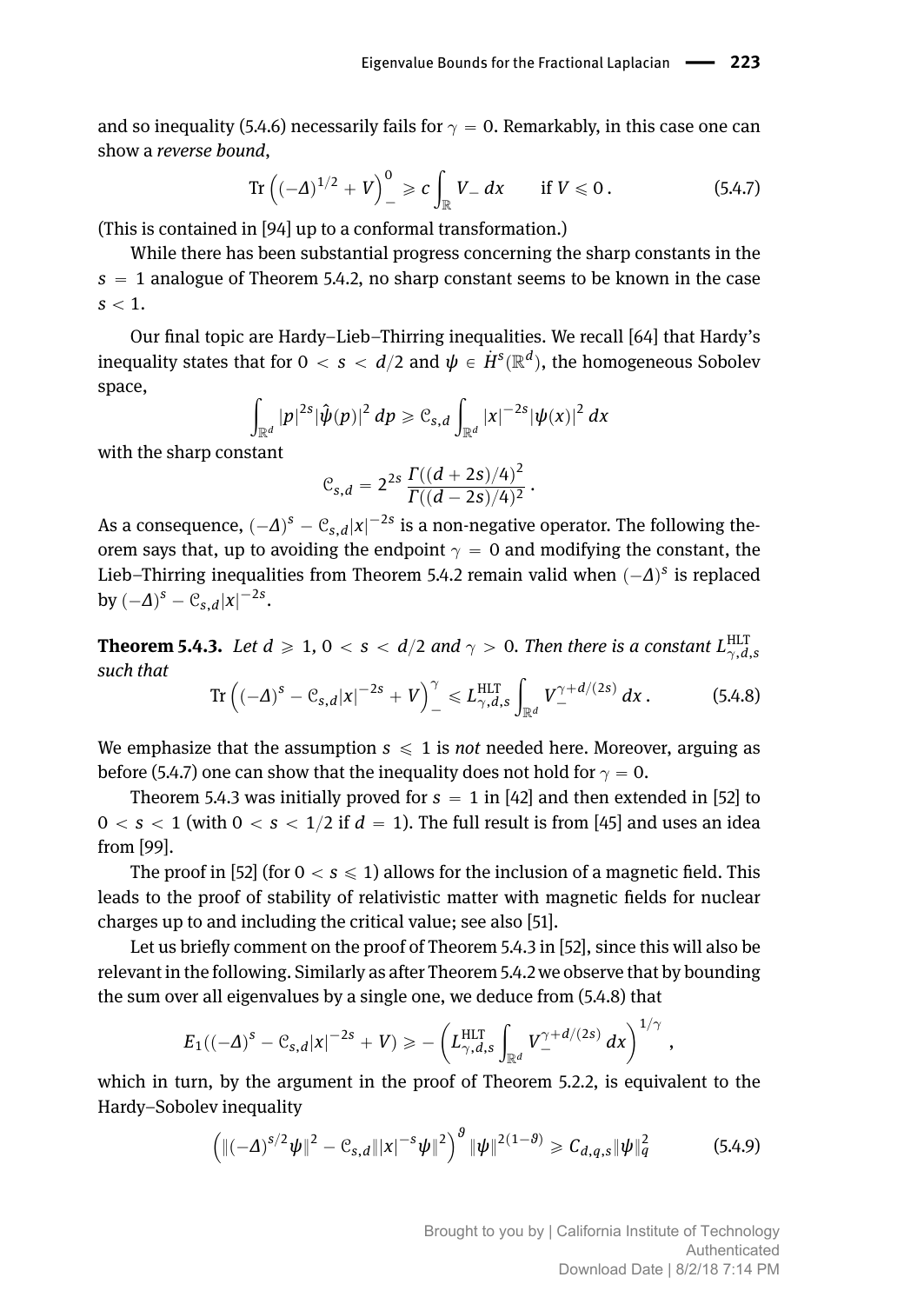#### 224 - Rupert L. Frank

with  $1/(\gamma + d/(2s)) + 2/q = 1$  (and some  $\theta \in (0, 1)$  uniquely determined by scaling). The proof in [\[52\]](#page-23-11) proceeds by first showing the latter inequality (at this point the assumption  $s \leq 1$  enters through the use of the rearrangement inequality [\(5.2.1\)](#page-3-1) for  $\|(-\Delta)^{s/2}\psi\|^2$ ) and then by proving, in an abstract set-up (see also [\[53\]](#page-23-12)), that a Sobolev inequality, in fact, *implies* a Lieb–Thirring inequality. (To be more precise, there is an arbitrarily small loss in the exponent. For instance, [\(5.4.9\)](#page-13-3) for a given *q* implies [\(5.4.8\)](#page-13-2) for any  $\gamma$  with  $1/(\gamma + d/(2s)) + 2/q < 1$ . But since we want to prove [\(5.4.8\)](#page-13-2) for an open set of exponents  $\gamma$ , this loss is irrelevant for us.) This concludes our discussion of the proof of Theorem [5.4.3.](#page-13-1)

The Hardy inequalities discussed so far involve the function  $|x|^{-2s}$  with a singularity at the origin. For convex domains there are also Hardy inequalities with the function dist $(x, \Omega^c)^{-2s}$ , or more generally, for arbitrary domains with the function

$$
m_{2s}(x):=\left(\frac{2\pi^{\frac{d-1}{2}}\Gamma(\frac{1+2s}{2})}{\Gamma(\frac{d+2s}{2})}\right)^{\frac{1}{2s}}\left(\int_{\mathbb{S}^{d-1}}\frac{d\omega}{d_{\omega}(x)^{2s}}\right)^{-\frac{1}{2s}},
$$

where  $d_{\omega}(x) := \inf\{|t| : x + t\omega \notin \Omega\}$ . (We say 'more generally' since one can show that  $m_{2s}(x)\leqslant \text{dist}(x,\varOmega^c)$  for convex  $\varOmega;$  see [\[86\]](#page-24-15).) The sharp Hardy inequality of Loss and Sloane [\[86\]](#page-24-15) states that for  $d \ge 2$ ,  $1/2 < s < 1$ , any open  $\Omega \subset \mathbb{R}^d$  and any  $\psi \in C_c^1(\Omega)$ ,

$$
\int_{\mathbb{R}^d} |p|^{2s} |\hat{\psi}(p)|^2 dp \geq C_s' \int_{\Omega} m_{2s}(x)^{-2s} |\psi(x)|^2 dx
$$

with the sharp constant

$$
\mathcal{C}'_s = \frac{\Gamma(\frac{1+2s}{2})}{|\Gamma(-s)|} \frac{B(\frac{1+2s}{2}, 1-s) - 2^{2s}}{2s\sqrt{\pi}}
$$

This inequality is the fractional analogue of Davies' inequality [\[37\]](#page-22-12). The fractional inequality in the special case of a half space is due to [\[25\]](#page-21-17).

The analogue of Theorem [5.4.3](#page-13-1) is

<span id="page-14-0"></span>**Theorem 5.4.4.** Let  $d \ge 2$ ,  $1/2 < s < 1$  and  $\gamma \ge 0$ . Then there is a constant  $L_{\gamma,d,s}^{\text{HLT}'}$  $s$ uch that for all open  $\Omega \subset \mathbb{R}^d$  and all  $V$ ,

Tr 
$$
(H_{\Omega}^{(s)} - C_s' m_{2s}^{-2s} + V)^{\gamma} \le L_{\gamma,d,s}^{\text{HLT}'} \int_{\Omega} V_{-}^{\gamma+d/(2s)} dx
$$
. (5.4.10)

.

We emphasize that, in contrast to Theorem [5.4.3,](#page-13-1) now  $\gamma = 0$  is allowed.

Theorem [5.4.4](#page-14-0) is the analogue of a result for  $s = 1$ ,  $d \geq 3$  in [\[54\]](#page-23-13). Since it appears here for the first time, we comment briefly on its proof. Adapting an argument of Aizenman and Lieb [\[5\]](#page-20-5) to our setting we see that it suffices to prove the inequality for  $\gamma = 0$ . As in the proof of Theorem [5.4.3](#page-13-1) from [\[52\]](#page-23-11) the first step is the 'single function result', that is, the analogue of [\(5.4.9\)](#page-13-3), which reads

<span id="page-14-1"></span>
$$
\|(-\Delta)^{s/2}\psi\|^2 - C'_s\|m_{2s}^{-s}\psi\|^2 \geq C_{d,s}\|\psi\|^2_{2d/(d-2s)}
$$
(5.4.11)

for  $\psi \in C^1_c(\Omega)$ . This inequality is proved in [\[40\]](#page-22-13). With [\(5.4.11\)](#page-14-1) at hand one can apply the abstract machinery from [\[53\]](#page-23-12) in the same way as in [\[54\]](#page-23-13) to obtain the theorem.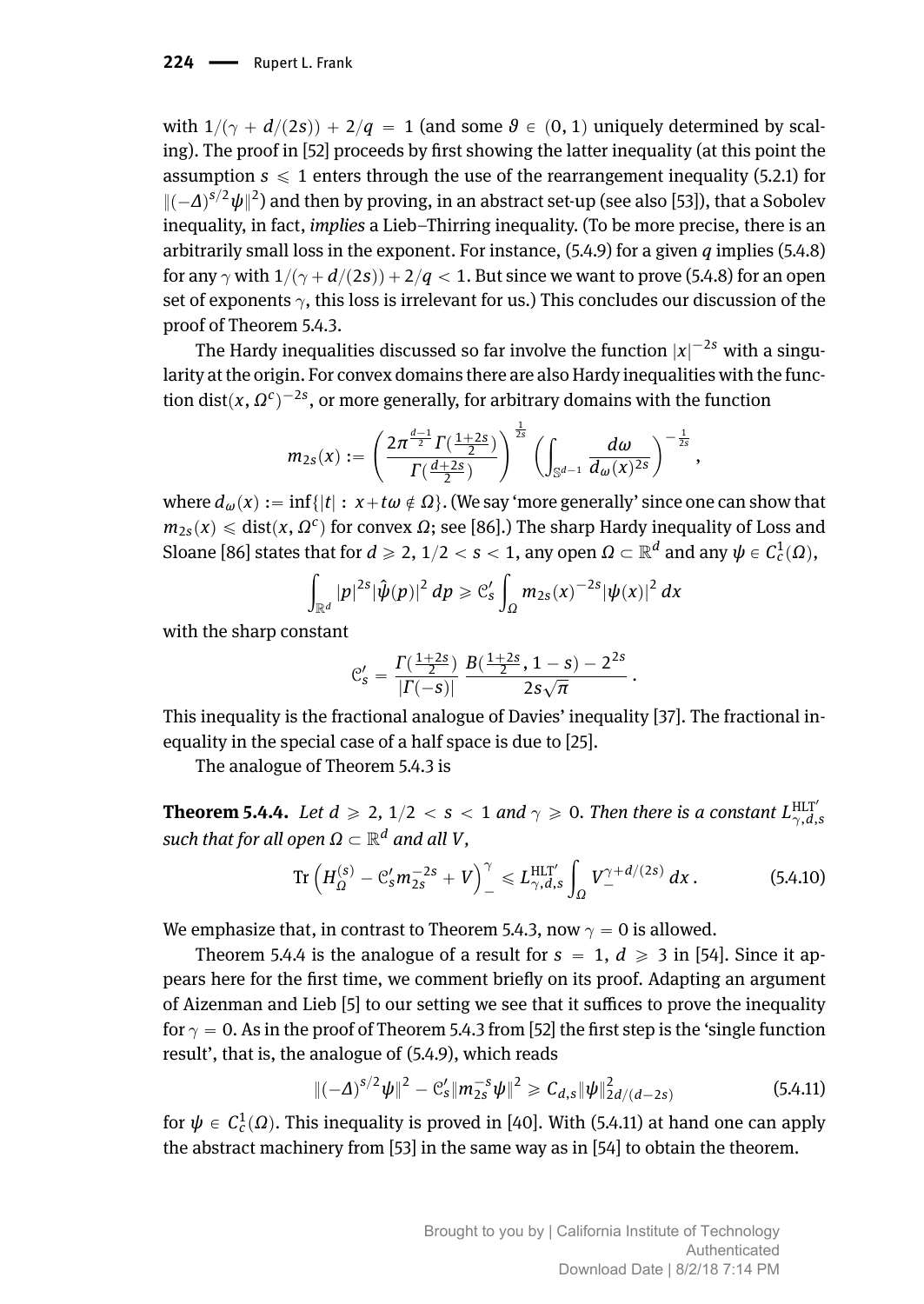## <span id="page-15-0"></span>**5.5 Some Further Topics**

We conclude with some brief comments on further topics in the spectral theory of fractional Laplacians which are not included in the main part of this text.

(1) Positivity and uniqueness of the ground state. This is a classical result which can be derived using Perron–Frobenius arguments and the positivity of the heat kernel or by the maximum principle.

(2) Simplicity of excited states for radial fractional Schrödinger operators operators. This question has some relevance in non-linear problems and has recently been investigated in [\[49,](#page-22-2) [50\]](#page-22-3) for Schrödinger operators with radially increasing potentials.

(3) Decay of eigenfunctions. In contrast to the local case  $s = 1$ , the decay of eigenfunctions of Schrödinger operators with potentials tending to zero at infinity is only algebraic; see [\[30\]](#page-21-0). (Earlier bounds in the massive case are in [\[90,](#page-25-10) [91\]](#page-25-11).) For bounds for growing potentials see, e.g., [\[69\]](#page-24-16).

(4) Shape of the ground state and of some excited states for the fractional Lapla-cian on a (convex) set. See [\[9,](#page-20-2) [13\]](#page-20-6) for some results in  $d = 1$  and [\[71\]](#page-24-17) for a related result in  $d = 2$ . For superharmonicity in any *d* for some *s*, see [\[7\]](#page-20-7). For antisymmetry of the first excited state on a ball, see [\[41\]](#page-22-14). (This has also numerical methods for upper and lower bounds on the eigenvalues on a ball).

(5) Number of nodal domains. Is Sturm's bound in  $d = 1$  valid? Is Courant's bound in  $d \geq 2$  valid? For some partial results, see [\[9,](#page-20-2) [49,](#page-22-2) [50\]](#page-22-3).

(6) Regularity of eigenfunctions. Despite the non-locality of the fractional Laplacian, eigenfunctions of  $(-\Delta)^s + V$  can be shown to be regular where *V* is regular [\[34,](#page-21-18) [35\]](#page-22-15). For improved Hölder continuity results for radial potentials, see [\[78\]](#page-24-18).

*(*7) Bounds on the gap  $E_2(H_{\Omega}^{(s)}) - E_1(H_{\Omega}^{(s)})$  for convex *Ω*. See [\[10,](#page-20-8) [11,](#page-20-9) [68\]](#page-23-14); there are some conjectures in [\[10\]](#page-20-8).

(8) Heat trace asymptotics for fractional Schrödinger operators and heat content asymptotics. See [\[17,](#page-21-19) [2,](#page-20-10) [3,](#page-20-11) [4\]](#page-20-12).

(9) Many-body Coulomb systems. Stability of matter [\[36,](#page-22-0) [83,](#page-24-0) [84,](#page-24-1) [44,](#page-22-1) [85,](#page-24-2) [52,](#page-23-11) [51\]](#page-22-11). Proof of the Scott correction without [\[57,](#page-23-15) [99\]](#page-25-6) and with (self-generated) magnetic field [\[43\]](#page-22-16).

# **A Proof of** [\(5.1.1\)](#page-1-0)

The following computation of *as*,*<sup>d</sup>* is a slight simplification of [\[52,](#page-23-11) Lemma 3.1]. It follows from Plancherel's theorem that

$$
\iint\limits_{\mathbb{R}^d\times\mathbb{R}^d} \frac{|\psi(x)-\psi(y)|^2}{|x-y|^{d+2s}}\,dx\,dy=\iint\limits_{\mathbb{R}^d\times\mathbb{R}^d} \frac{|\psi(x)-\psi(x+h)|^2}{|h|^{d+2s}}\,dx\,dh=\int\limits_{\mathbb{R}^d} t(p)|\hat{\psi}(p)|^2\,dp
$$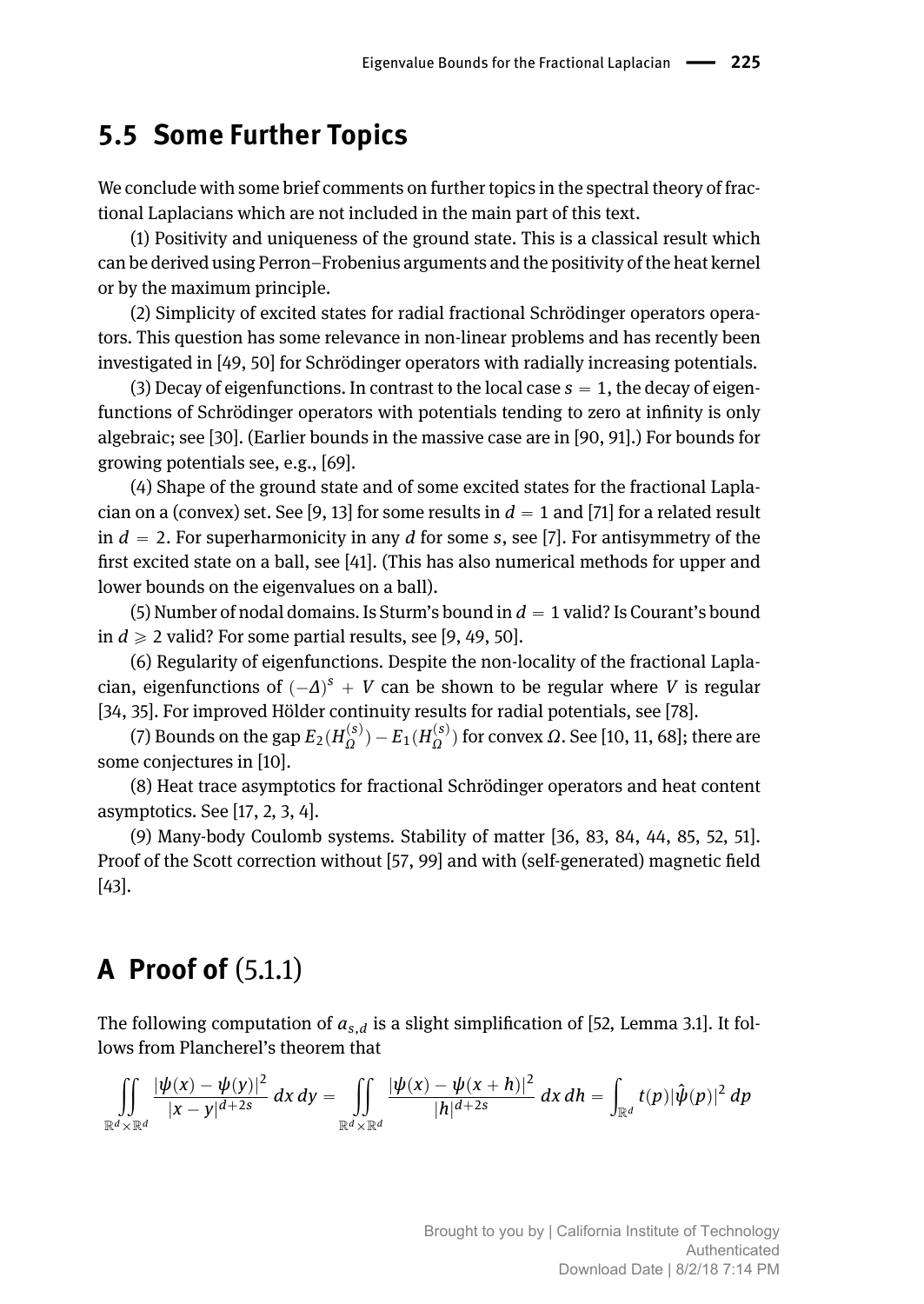226 - Rupert L. Frank

with

$$
t(p) = \int_{\mathbb{R}^d} \frac{|1 - e^{ip \cdot h}|^2}{|h|^{d+2s}} \, dh = 2 \int_{\mathbb{R}^d} \frac{1 - \cos(p \cdot h)}{|h|^{d+2s}} \, dh.
$$

By homogeneity and rotation invariance we have

$$
t(p)=a_{d,s}^{-1}\,|p|^{2s}
$$

with

$$
a_{d,s}^{-1} = 2 \int_{\mathbb{R}^d} \frac{1 - \cos(h_d)}{|h|^{d+2s}}\,dh\,.
$$

It remains to compute this integral. We begin with the case  $d = 1$ , which is an exercise in complex analysis. First let  $0 < s < 1/2$ , so

$$
a_{1,s}^{-1} = 4 \operatorname{Re} \int_0^\infty \frac{1 - e^{ih}}{h^{1+2s}} dh.
$$

Since  $(1-e^{{\rm i}z})/{z^{1+2s}}$  is analytic in the upper right quadrant and sufficiently fast decaying as  $|z| \to \infty$ , we can move the integration from the positive real axis to the positive imaginary axis and obtain

$$
\int_0^\infty \frac{1-e^{ih}}{h^{1+2s}}\,dh=-i\int_0^\infty \frac{1-e^{-t}}{(it)^{1+2s}}\,dt=-i^{-2s}\int_0^\infty \frac{1-e^{-t}}{t^{1+2s}}\,dt.
$$

The integral here can be recognized as a gamma function. Indeed, we have if  $Re z > 0$ ,

$$
\Gamma(z) - \frac{1}{z} = - \int_0^1 \left(1 - e^{-t}\right) t^{z-1} dt + \int_1^\infty e^{-t} t^{z-1} dt.
$$

Since the right side is analytic in  $\{Re \, z > -1\}$ , the formula extends to this region and, in particular,

$$
\Gamma(z) = -\int_0^\infty \left(1 - e^{-t}\right) t^{z-1} dt \quad \text{if } -1 < \text{Re}\, z < 0 \,.
$$

Thus, we have shown that

$$
a_{1,s}^{-1} = 4 \operatorname{Re} i^{-2s} \Gamma(-2s) = 4 \cos(\pi s) \Gamma(-2s) .
$$

Using the duplication formula  $\Gamma(-2s) = \pi^{-1/2} 2^{2s-1} \Gamma(-s) \Gamma((1-2s)/2)$  and the reflection formula  $\Gamma((1 + 2s)/2)\Gamma((1 - 2s)/2) = -\pi/\cos(\pi s)$  we obtain the claimed formula for  $a_{1,s}$ . When  $1/2 < s < 1$ , we start from

$$
a_{1,s}^{-1} = 4 \operatorname{Re} \int_0^\infty \frac{1 + ih - e^{ih}}{h^{1+2s}} dh
$$

and argue similarly using

$$
\Gamma(z) = -\int_0^\infty \left(1 - t - e^{-t}\right) t^{z-1} dt \quad \text{if } -2 < \text{Re}\, z < -1.
$$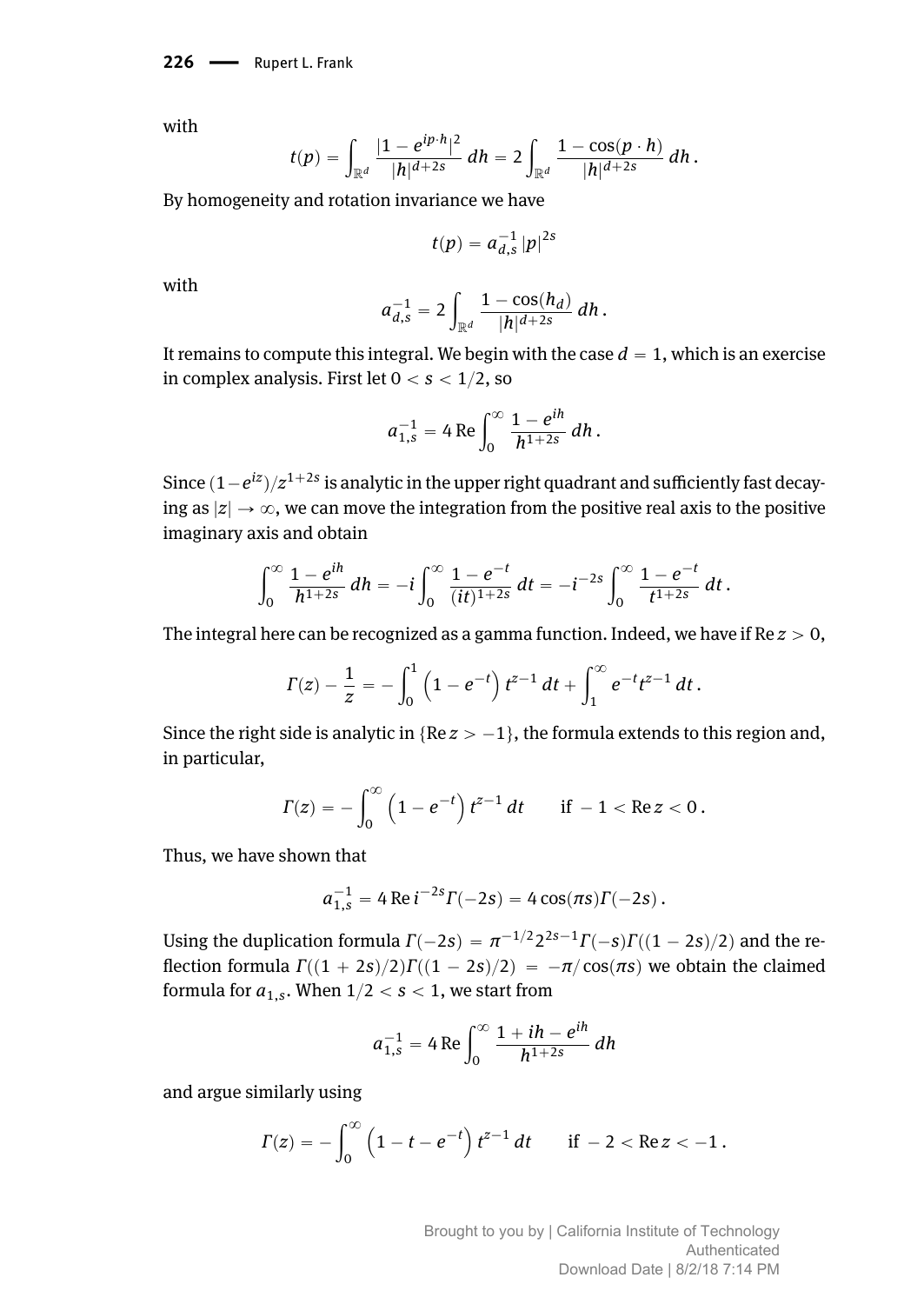Finally, the formula for  $s = 1/2$  follows by continuity. This concludes the proof of  $(5.1.1)$  for  $d = 1$ .

Now let  $d\geqslant 2$  and write  $h=(h',h_d)\in \mathbb{R}^{d-1}\times \mathbb{R}$  and compute for fixed  $h_d\in \mathbb{R}$ 

$$
\int_{\mathbb{R}^{d-1}} \frac{dh'}{(h'^2 + h_d^2)^{(d+2s)/2}} = \frac{b_{d,s}}{|h_d|^{1+2s}}
$$

with

$$
b_{d,s} = \int_{\mathbb{R}^{d-1}} \frac{d\eta}{(1+\eta^2)^{(d+2s)/2}}.
$$

Thus,

$$
a_{d,s}^{-1} = 2b_{d,s} \int_{\mathbb{R}} \frac{1 - \cos h_d}{|h_d|^{1+2s}} \, dh_d = b_{d,s} a_{1,s}^{-1} \,,
$$

and it remains to compute  $b_{d,s}$ . To do so we use [\[1,](#page-20-13) (6.2.1), (6.2.2)] and obtain

$$
b_{d,s} = |\mathbb{S}^{d-2}| \int_0^\infty \frac{r^{d-2} dr}{(1+r^2)^{(d+2s)/2}} = \frac{|\mathbb{S}^{d-2}|}{2} \int_0^\infty \frac{t^{(d-3)/2} dt}{(1+t)^{(d+2s)/2}} = \frac{|\mathbb{S}^{d-2}|}{2} \frac{\Gamma((d-1)/2) \Gamma((1+2s)/2)}{\Gamma((d+2s)/2)} = \pi^{(d-1)/2} \frac{\Gamma((1+2s)/2)}{\Gamma((d+2s)/2)}.
$$

This concludes the proof of  $(5.1.1)$  for  $d \ge 2$ .

## **B Lieb–Thirring Inequality in the Critical Case**

Our goal in this appendix is to prove Theorem [5.4.2](#page-12-0) in the critical case  $d = 1, 1/2 <$  $s < 1$  and  $\gamma = 1 - 1/(2s)$ . Our argument will be a modification of Weidl's argument [\[100\]](#page-25-12) in the  $s = 1$  case (see also the unpublished manuscript [\[95\]](#page-25-13)).

For  $1/2 < s < 1$ , any bounded interval  $Q \subset \mathbb{R}$  and any  $\psi \in H^s(Q)$ , we define

$$
t_Q^{(s)}[\psi] := a_{1,s} \iint\limits_{Q\times Q} \frac{|\psi(x) - \psi(y)|^2}{|x-y|^{1+2s}}\,dx\,dy\,,
$$

where *a*1,*<sup>s</sup>* is the constant from [\(5.1.1\)](#page-1-0). We shall need the following Poincaré–Sobolev inequality for this quadratic form.

<span id="page-17-0"></span>**Lemma B.1.** Let  $d = 1$  and  $1/2 < s < 1$ . Then there is a constant  $C_s$  such that for any *bounded interval*  $Q \subset \mathbb{R}$  *and any*  $\psi \in H^s(Q)$  *with*  $\int_Q \psi dx = 0$ *,* 

$$
\sup_Q |\psi|^2 \leqslant C_s |Q|^{2s-1} t_Q^{(s)}[\psi].
$$

*Proof.* By a density argument we may assume that  $\psi$  is continuous. We know from [\[60\]](#page-23-16) (with  $\Psi(x) = x^2$  and  $p(x) = |x|^{s+1/2}$ ) and a simple scaling argument that for any  $a < b$  and any continuous function  $\varphi$  on  $[a, b]$ ,

$$
\frac{|\varphi(a)-\varphi(b)|^2}{(b-a)^{2s-1}}\leq D_s\,\int_a^b\int_a^b\frac{|\varphi(x)-\varphi(y)|^2}{|x-y|^{1+2s}}\,dx\,dy
$$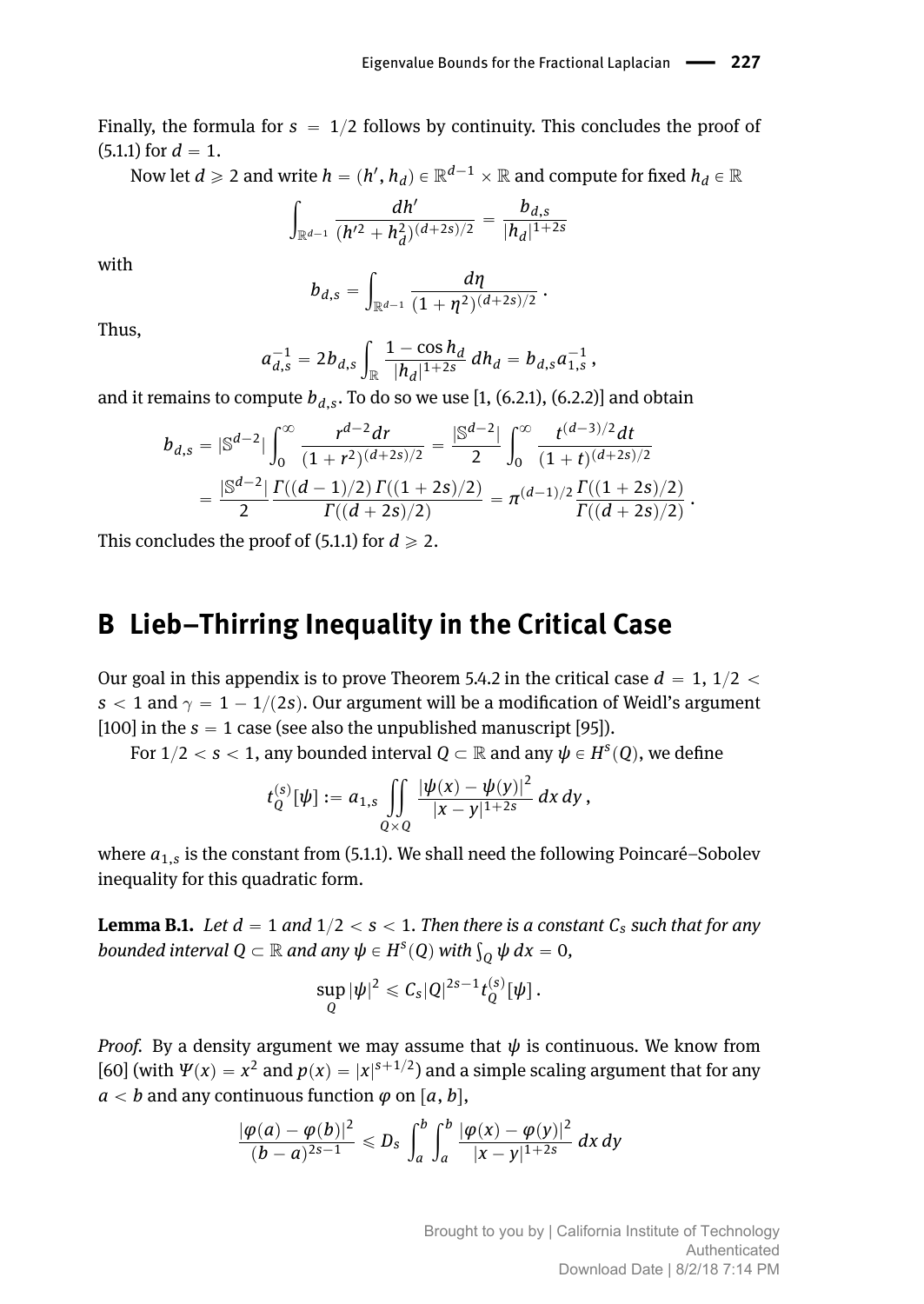$\text{with } D_s = (16(2s+1)/(2s-1))^2. \text{ Since } \int_Q \psi \, dx = 0 \text{ there is a } c \in Q \text{ such that } \psi(c) = 0.$ Moreover, let  $d \in Q$  be such that  $|\psi(d)| = \sup |\psi|$ . We apply the above inequality with  $a = \min\{c, d\}$  and  $b = \max\{c, d\}$  and note that  $b - a \leq |0|$  to obtain the lemma.  $\square$ The quadratic form  $t_Q^{(s)}[\psi]$  is non-negative and closed in  $L^2(Q)$  and therefore generates a self-adjoint operator, which we denote by  $T_Q^{(s)}$  . In some sense this corresponds to imposing Neumann boundary conditions on  $\partial Q$ .

<span id="page-18-0"></span>**Lemma B.2.** *Let*  $d = 1, 1/2 < s < 1$  *and let*  $C_s$  *be the constant from Lemma [B.1.](#page-17-0) Let*  $Q\subset \mathbb{R}$  *be a bounded interval and assume that*  $V\in L^1(Q)$  *satisfies* 

$$
\alpha := |Q|^{2s-1} \int_Q V_- \, dx < C_s^{-1} \, .
$$

 $\delta T$  *Then*  $T_Q^{(s)} + V$  *has at most one negative eigenvalue E and this eigenvalue satisfies, if it exists,*  $\mathcal{L}^{\mathcal{L}}$ 

.

$$
E \geq -\alpha^{-1/(2s-1)}(1-C_s\alpha)^{-1}\left(\int_Q V - dx\right)^{2s/(2s-1)}
$$

*Proof.* If  $\psi \in H^s(Q)$  satisfies  $\int_Q \psi \, dx = 0$ , then by Lemma [B.1](#page-17-0)

$$
t_Q^{(s)}[\psi] + \int_Q V |\psi|^2 dx \geq t_Q^{(s)}[\psi] - \int_Q V_- dx \sup_Q |\psi|^2 \geq t_Q^{(s)}[\psi] \left(1 - C_s |Q|^{2s-1} \int_Q V_- dx\right)
$$
  
=  $t_Q^{(s)}[\psi] (1 - C_s \alpha) \geq 0.$ 

Thus,  $E_2(T_Q^{(s)} + V) \ge 0$ .

**F**or general  $ψ ∈ H<sup>s</sup>(Q)$  we set  $ψ_Q := |Q|^{-1} \int_Q ψ dx$  and bound similarly, for any  $\beta > 0$ ,

$$
t_{Q}^{(s)}[\psi] + \int_{Q} V|\psi|^{2} dx \geq t_{Q}^{(s)}[\psi] - \int_{Q} V_{-} dx \left( \sup_{Q} |\psi - \psi_{Q}| + |\psi_{Q}| \right)^{2}
$$
  
\n
$$
\geq t_{Q}^{(s)}[\psi] - \int_{Q} V_{-} dx \left( \left( C_{s} |Q|^{2s-1} t_{Q}^{(s)}[\psi] \right)^{1/2} + |Q|^{-1/2} \|\psi\| \right)^{2}
$$
  
\n
$$
\geq t_{Q}^{(s)}[\psi] \left( 1 - (1 + \beta) C_{s} |Q|^{2s-1} \int_{Q} V_{-} dx \right)
$$
  
\n
$$
- (1 + \beta^{-1}) |Q|^{-1} \int_{Q} V_{-} dx \|\psi\|^{2}
$$
  
\n
$$
= t_{Q}^{(s)}[\psi] (1 - (1 + \beta) C_{s} \alpha)
$$
  
\n
$$
- (1 + \beta^{-1}) \alpha^{-1/(2s-1)} \left( \int_{Q} V_{-} dx \right)^{2s/(2s-1)} \|\psi\|^{2}.
$$

With the choice  $\beta = (1 - C_s \alpha)/(C_s \alpha)$  we finally obtain

$$
t_Q^{(s)}[\psi] + \int_Q V |\psi|^2 \, dx \geq -\frac{1}{1 - C_s \alpha} \alpha^{-1/(2s-1)} \left( \int_Q V_- \, dx \right)^{2s/(2s-1)} \|\psi\|^2 \,,
$$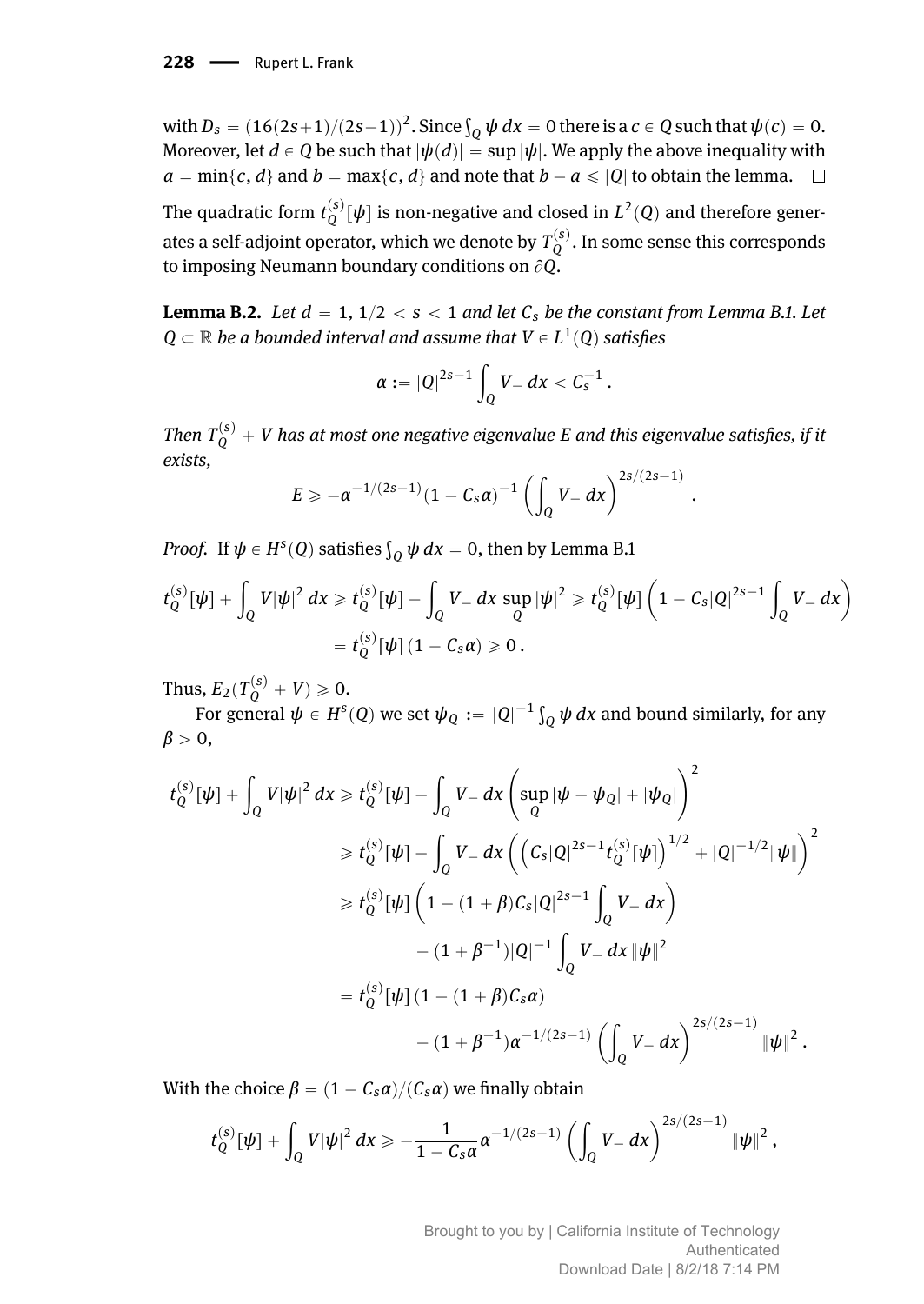which implies the lower bound on  $E_1(T_Q^{(s)}+V)$  in the lemma.

*Proof of Theorem [5.4.2](#page-12-0) for*  $d = 1, 1/2 < s < 1, \gamma = 1 - 1/(2s)$ . Let  $C_s$  be the constant from Lemma [B.1](#page-17-0) and fix  $0 < \alpha < C_s$  to be chosen later. We claim that there are disjoint open intervals  $Q_n$  whose closed union covers supp  $V_-\,$  and such that

$$
|Q_n|^{2s-1}\int_{Q_n}V_-dx=\alpha\qquad\text{for all }n\,.
$$

In fact, pick  $x_0 \in \mathbb{R}$  arbitrary and define  $x_{k+1}$  inductively, given  $x_k$ , as follows: If  $V_- \equiv$ on  $(x_k, \infty)$  we stop the procedure. Otherwise, since  $\ell \mapsto \ell^{2s-1} \frac{S^{x_k+\ell}}{S^{x_k+\ell}}$  $\int_{x_k}^{x_k+\ell} V$ <sub>-</sub> dx is nondecreasing and unbounded, we can find  $x_{k+1} > x_k$  such that

$$
(x_{k+1}-x_k)^{2s-1}\int_{x_k}^{x_{k+1}}V_- dx = \alpha.
$$

 $\text{Since } (x_{k+1}-x_k)^{2s-1} \geqslant \alpha / \int_{x_0}^{\infty} V_{-}\ dx,$  we will eventually cover supp  $V_{-} \cap [x_0,\infty).$  Now we repeat the same argument to the left of  $x_0$ . The  $Q_n$ 's are all the intervals  $(x_k, x_{k+1})$ .

We have

$$
\|(-\Delta)^{s/2}\psi\|^2=a_{1,s}\iint\limits_{\mathbb{R}\times\mathbb{R}}\frac{|\psi(x)-\psi(y)|^2}{|x-y|^{1+2s}}\,dx\,dy\geqslant \sum_n t_{Q_n}^{(s)}[\psi]\,,
$$

which, by the variational principle, implies that

$$
(-\Delta)^s + V \geqslant \sum_n \left( T_{Q_n}^{(s)} + V_{Q_n} \right),
$$

where  $V_{Q_n}$  denotes the restriction of  $V$  to  $Q_n$ , and therefore

$$
\text{Tr} \left( (-\varDelta)^S + V \right)^{\frac{2s-1}{2s}}_{-} \leq \text{Tr} \left( \sum_n \left( T_{Q_n}^{(S)} + V_{Q_n} \right) \right)^{\frac{2s-1}{2s}}_{-} = \sum_n \text{Tr} \left( T_{Q_n}^{(S)} + V_{Q_n} \right)^{\frac{2s-1}{2s}}_{-}.
$$

According to Lemma [B.2,](#page-18-0)

$$
\text{Tr}\left(T_{Q_n}^{(s)}+V_{Q_n}\right)^{\frac{2s-1}{2s}}\leqslant \alpha^{-\frac{1}{2s}}(1-C_s\alpha)^{-\frac{2s-1}{2s}}\int_{Q_n}V-dx\,.
$$

Summing over *n*, we obtain

$$
\text{Tr} \left( (-\varDelta)^S + V \right)^{\frac{2s-1}{2s}} \leq \alpha^{-\frac{1}{2s}} (1 - C_s \alpha)^{-\frac{2s-1}{2s}} \int_{\mathbb{R}} V \, dx \, .
$$

We can optimize this in *α* by choosing  $\alpha = 1/(2sC_s)$  and obtain

$$
\text{Tr}\left(\left(-\varDelta\right)^{s}+V\right)_{-}^{\frac{2s-1}{2s}}\leqslant C_{S}^{\frac{1}{2s}}\frac{2s}{\left(2s-1\right)^{\frac{2s-1}{2s}}}\int_{\mathbb{R}}V-dx.
$$

This proves the theorem.

 $\Box$ 

 $\Box$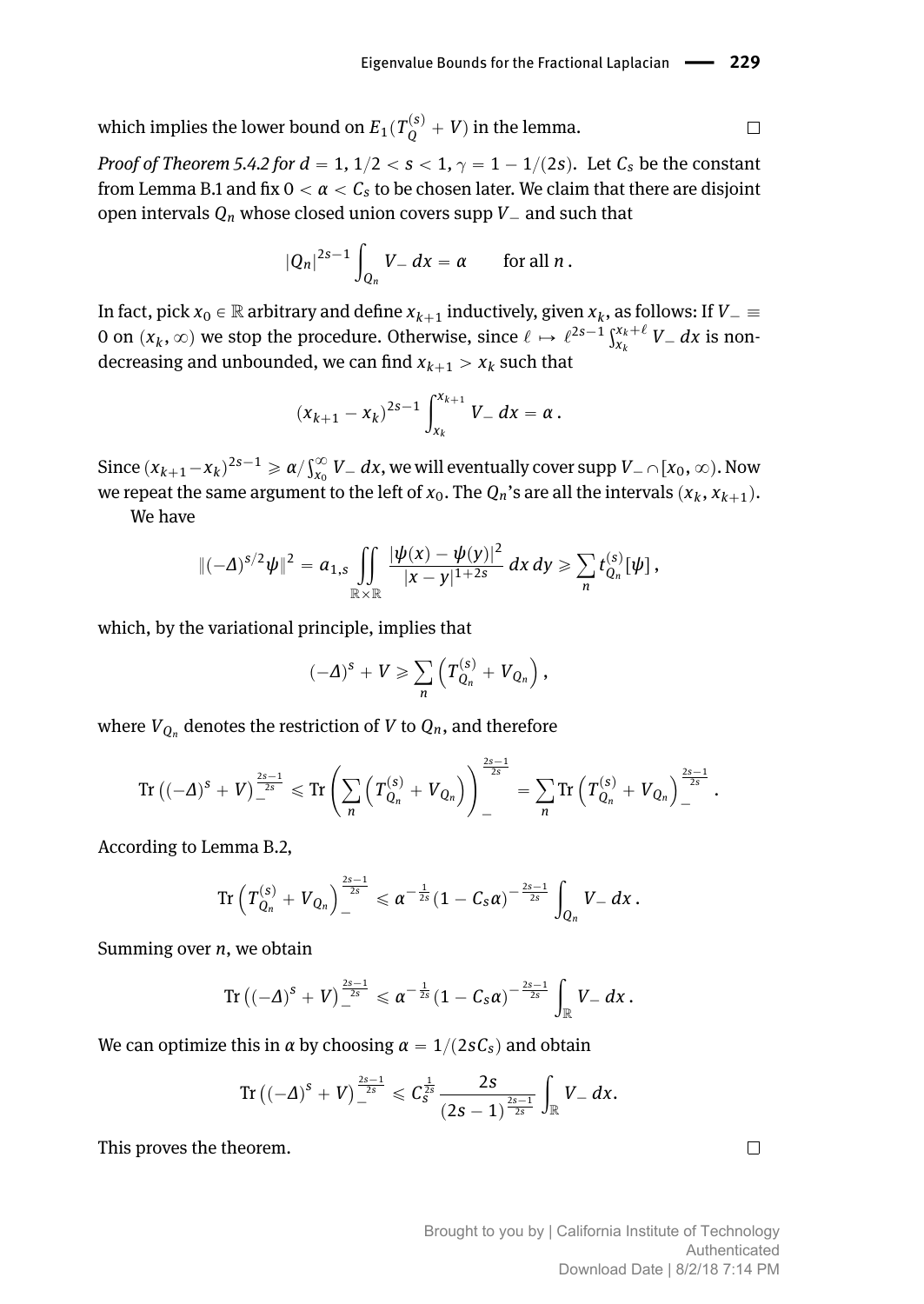**Acknowledgment:** The author would like to thank B. Dyda, L. Geisinger, E. Lenzmann, E. Lieb, R. Seiringer and L. Silvestre for collaborations involving the fractional Laplacian. He thanks R. Bañuelos, M. Kwaśnicki, F. Maggi and R. Song for helpful comments. Partial support by U.S. National Science Foundation DMS-1363432 is acknowledged.

## **Bibliography**

- <span id="page-20-13"></span>[1] M. Abramowitz, I. A. Stegun, *Handbook of mathematical functions with formulas, graphs, and mathematical tables*. National Bureau of Standards Applied Mathematics Series **55**, Washington, D.C. 1964.
- <span id="page-20-10"></span>[2] L. Acuña Valverde, *Trace asymptotics for fractional Schrödinger operators*. J. Funct. Anal. **266** (2014), no. 2, 514–559.
- <span id="page-20-11"></span>[3] L. Acuña Valverde, *Heat Content for Stable Processes in Domains of*  $\mathbb{R}^d$ . J. Geometric Anal., to appear.
- <span id="page-20-12"></span>[4] L. Acuna Valverde, R. Bañuelos, ` *Heat content and small time asymptotics for*  $Schrödinger operators on  $\mathbb{R}^d$ . Potential Anal. **42** (2015), no. 2, 457–482.$
- <span id="page-20-5"></span>[5] M. Aizenman, E. H. Lieb, *On semiclassical bounds for eigenvalues of Schrödinger operators*. Phys. Lett. A **66** (1978), no. 6, 427–429.
- <span id="page-20-0"></span>[6] F. J. Almgren Jr., E. H. Lieb, *Symmetric decreasing rearrangement is sometimes continuous*. J. Amer. Math. Soc. **2** (1989), no. 4, 683–773.
- <span id="page-20-7"></span>[7] R. Bañuelos, D. DeBlassie, *On the first eigenfunction of the symmetric stable process in a bounded Lipschitz domain*. Potential Anal. **42** (2015), no. 2, 573–583.
- <span id="page-20-1"></span>[8] R. Bañuelos, R. Latała, P. J. Méndez-Hernández, *A Brascamp–Lieb–Luttingertype inequality and applications to symmetric stable processes*. Proc. Amer. Math. Soc. **129** (2001), 2997–3008.
- <span id="page-20-2"></span>[9] R. Bañuelos, T. Kulczycki, *The Cauchy process and the Steklov problem*. J. Funct. Anal. **211** (2004), 355–423.
- <span id="page-20-8"></span>[10] R. Bañuelos, T. Kulczycki, *Eigenvalue gaps for the Cauchy process and a Poincaré inequality*. J. Funct. Anal. **234** (2006), no. 1, 199–225.
- <span id="page-20-9"></span>[11] R. Bañuelos, T. Kulczycki, *Spectral gap for the Cauchy process on convex, symmetric domains*. Comm. Partial Differential Equations **31** (2006), no. 10-12, 1841– 1878.
- <span id="page-20-3"></span>[12] R. Bañuelos, T. Kulczycki, *Trace estimates for stable processes*. Probab. Theory Related Fields **142** (2008), no. 3-4, 313–338.
- <span id="page-20-6"></span>[13] R. Bañuelos, T. Kulczycki, P. J. Méndez-Hernández, *On the shape of the ground state eigenfunction for stable processes*. Potential Anal. **24** (2006), no. 3, 205– 221.
- <span id="page-20-4"></span>[14] R. Bañuelos, T. Kulczycki, B. Siudeja, *On the trace of symmetric stable processes on Lipschitz domains*. J. Funct. Anal. **257** (2009), no. 10, 3329–3352.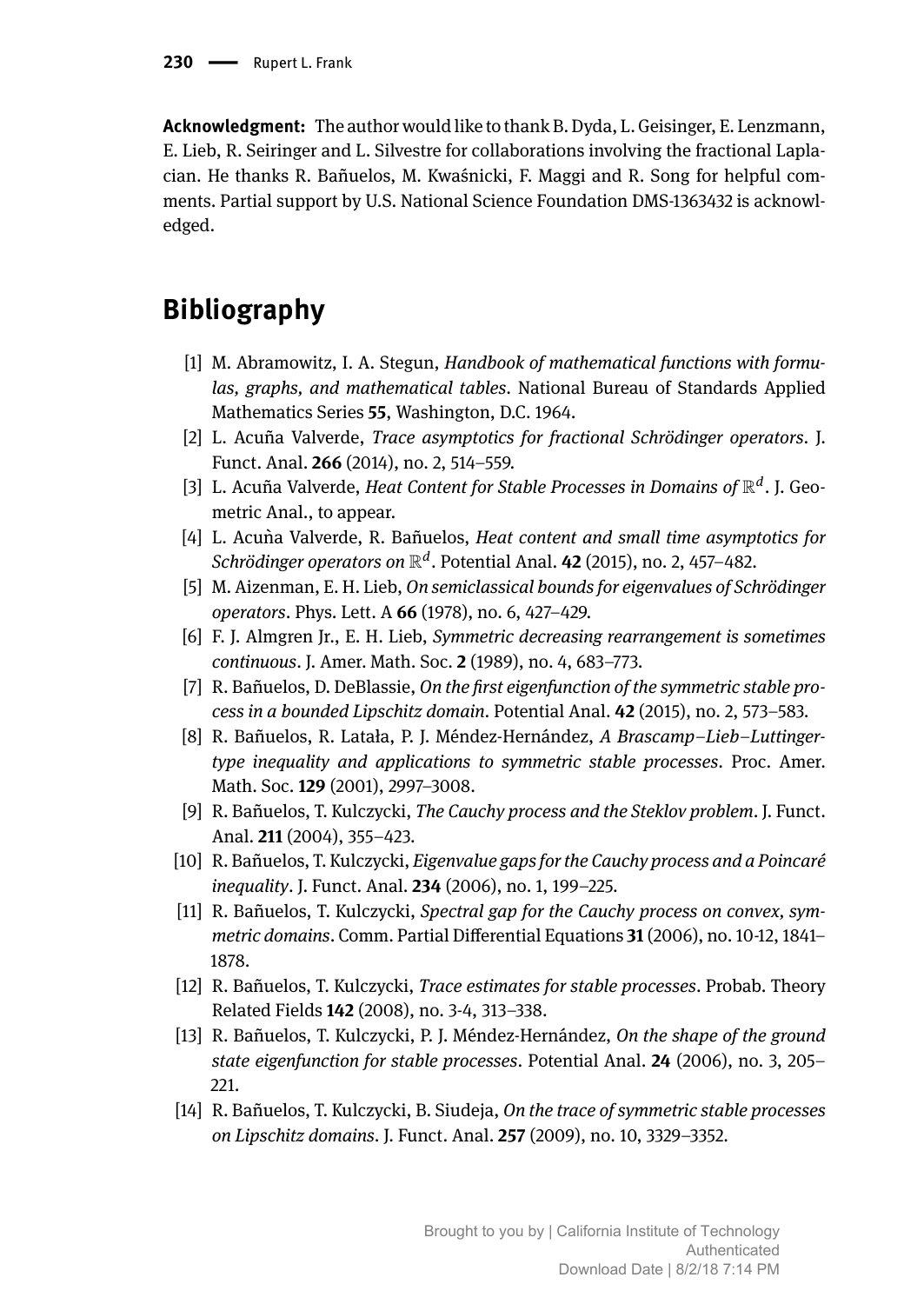- <span id="page-21-3"></span>[15] R. Bañuelos, P. J. Méndez-Hernández, *Symmetrization of Lévy processes and applications*. J. Funct. Anal. **258** (2010), no. 12, 4026–4051.
- <span id="page-21-13"></span>[16] R. Bañuelos, J. B. Mijena, E. Nane, *Two-term trace estimates for relativistic stable processes*. J. Math. Anal. Appl. **410** (2014), no. 2, 837–846.
- <span id="page-21-19"></span>[17] R. Bañuelos, S. Y. Yolcu, *Heat trace of non-local operators*. J. Lond. Math. Soc. (2) **87** (2013), no. 1, 304–318.
- <span id="page-21-10"></span>[18] R. Bhatia, *Matrix analysis*. Graduate Texts in Mathematics **169**. Springer-Verlag, New York, 1997.
- <span id="page-21-6"></span>[19] J. Bellazzini, R. L. Frank, N. Visciglia, *Maximizers for Gagliardo–Nirenberg inequalities and related non-local problems*. Math. Ann. **360** (2014), no. 3-4, 653– 673.
- <span id="page-21-16"></span>[20] F. A. Berezin, *Covariant and contravariant symbols of operators*. Math. USSR-Izv. **6** (1972), 1117–1151.
- <span id="page-21-15"></span>[21] M. Sh. Birman, A. Laptev, *The negative discrete spectrum of a two-dimensional Schrödinger operator*. Comm. Pure Appl. Math. **49** (1996), no. 9, 967–997.
- <span id="page-21-11"></span>[22] R. M. Blumenthal, R. K. Getoor, *The asymptotic distribution of the eigenvalues for a class of Markov operators*. Pacific J. Math. **9** (1959), 399–408.
- <span id="page-21-14"></span>[23] K. Bogdan, B. A. Siudeja, *Trace estimates for unimodal Lévy processes*. J. Evol. Equ. **16** (2016), no. 4, 857–876.
- <span id="page-21-4"></span>[24] L. Brasco, G. De Philippis, B. Velichkov, *Faber–Krahn inequalities in sharp quantitative form*. Duke Math. J. **164** (2015), no. 9, 1777–1831.
- <span id="page-21-17"></span>[25] K. Bogdan, B. Dyda, *The best constant in a fractional Hardy inequality*. Math. Nachr. **284** (2011), no. 5-6, 629–638.
- <span id="page-21-12"></span>[26] R. M. Brown, *The trace of the heat kernel in Lipschitz domains*. Trans. Amer. Math. Soc. **339** (1993), no. 2, 889–900.
- <span id="page-21-2"></span>[27] A. Burchard, H. Hajaiej, *Rearrangement inequalities for functionals with monotone integrands*. J. Funct. Anal. **233** (2006), no. 2, 561–582.
- <span id="page-21-9"></span>[28] E. A. Carlen, *Trace inequalities and quantum entropy: an introductory course*. In: Entropy and the quantum, 73–140, Contemp. Math. **529**, Amer. Math. Soc., Providence, RI, 2010.
- <span id="page-21-5"></span>[29] E. A. Carlen, R. L. Frank, E. H. Lieb, *Stability estimates for the lowest eigenvalue of a Schrödinger operator*. Geom. Funct. Anal. **24** (2014), no. 1, 63–84.
- <span id="page-21-0"></span>[30] R. Carmona, W. C. Masters, B. Simon, *Relativistic Schrödinger operators: asymptotic behavior of the eigenfunctions*. J. Funct. Anal. **91** (1990), no. 1, 117–142.
- <span id="page-21-8"></span>[31] L. Caffarelli, L. Silvestre, *An extension problem related to the fractional Laplacian*. Comm. Partial Differential Equations **32** (2007), no. 7-9, 1245–1260.
- <span id="page-21-1"></span>[32] Z.-Q. Chen, R. Song, *Two-sided eigenvalue estimates for subordinate processes in domains*. J. Funct. Anal. **226** (2005), no. 1, 90–113.
- <span id="page-21-7"></span>[33] Z.-Q. Chen, R. Song, *Continuity of eigenvalues of subordinate processes in domains*. Math. Z. **252** (2006), no. 1, 71–89.
- <span id="page-21-18"></span>[34] A. Dall'Acqua, S. Fournais, T. Ø. Sørensen, E. Stockmeyer, *Real analyticity away*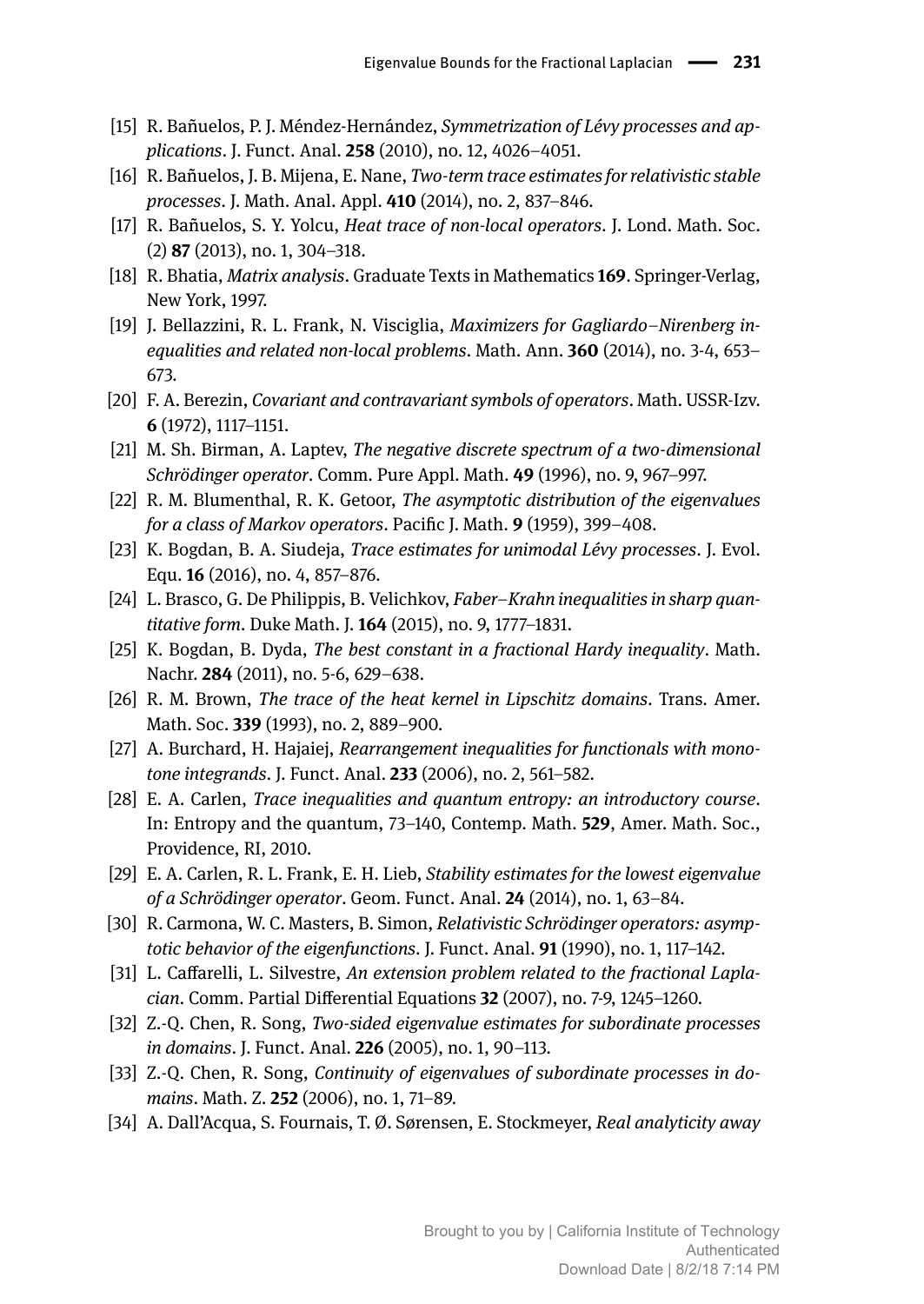*from the nucleus of pseudorelativistic Hartree-Fock orbitals*. Anal. PDE **5** (2012), no. 3, 657–691.

- <span id="page-22-15"></span>[35] A. Dall'Acqua, S. Fournais, T. Ø. Sørensen, E. Stockmeyer, *Real analyticity of solutions to Schrödinger equations involving a fractional Laplacian and other Fourier multipliers*. In: XVIIth International Congress on Mathematical Physics, 600–609, World Sci. Publ., Hackensack, NJ, 2014.
- <span id="page-22-0"></span>[36] I. Daubechies, An uncertainty principle for fermions with generalized kinetic en*ergy*. Comm. Math. Phys. **90** (1983), no. 4, 511–520.
- <span id="page-22-12"></span>[37] E. B. Davies, *Some norm bounds and quadratic form inequalities for Schrödinger operators. II*. J. Operator Theory **12** (1984), no. 1, 177–196.
- <span id="page-22-5"></span>[38] R. D. DeBlassie, *Higher order PDEs and symmetric stable processes*. Probab. Theory Related Fields **129** (2004), no. 4, 495–536. Correction: ibid., **133** (2005), no. 1, 141–143.
- <span id="page-22-4"></span>[39] R. D. Deblassie, P. J. Méndez-Hernández, *α-continuity properties of the symmetric α-stable process*. Trans. Amer. Math. Soc. **359** (2007), no. 5, 2343–2359.
- <span id="page-22-13"></span>[40] B. Dyda, R. L. Frank, *Fractional Hardy–Sobolev–Maz'ya inequality for domains*. Studia Math. **208** (2012), no. 2, 151–166.
- <span id="page-22-14"></span>[41] B. Dyda, A. Kuznetsov, M. Kwaśnicki, *Eigenvalues of the fractional Laplace operator in the unit ball*. Preprint, arXiv:1509.08533.
- <span id="page-22-9"></span>[42] T. Ekholm, R. L. Frank, *On Lieb–Thirring inequalities for Schrödinger operators with virtual level*. Comm. Math. Phys. **264** (2006), no. 3, 725–740.
- <span id="page-22-16"></span>[43] L. Erdős, S. Fournais, J. P. Solovej, *Relativistic Scott correction in self-generated magnetic fields*. J. Math. Phys. **53** (2012), no. 9, 095202, 26 pp.
- <span id="page-22-1"></span>[44] C. Fefferman, R. de la Llave, *Relativistic stability of matter. I*. Rev. Mat. Iberoamericana **2** (1986), no. 1-2, 119–213.
- <span id="page-22-10"></span>[45] R. L. Frank, *A simple proof of Hardy–Lieb–Thirring inequalities*. Comm. Math. Phys. **290** (2009), no. 2, 789–800.
- <span id="page-22-8"></span>[46] R. L. Frank, L. Geisinger, *Two-term spectral asymptotics for the Dirichlet Laplacian on a bounded domain*. In: Mathematical results in quantum physics, P. Exner (ed.), 138–147, World Sci. Publ., Hackensack, NJ, 2011.
- <span id="page-22-6"></span>[47] R. L. Frank, L. Geisinger, *Refined semiclassical asymptotics for fractional powers of the Laplace operator*. J. Reine Angew. Math. **712** (2016), 1–37.
- <span id="page-22-7"></span>[48] R. L. Frank, L. Geisinger, *Semi-classical analysis of the Laplace operator with Robin boundary conditions*. Bull. Math. Sci. **2** (2012), no. 2, 281–319.
- <span id="page-22-2"></span>[49] R. L. Frank, E. Lenzmann, *Uniqueness of non-linear ground states for fractional Laplacians in* R. Acta Math. **210** (2013), no. 2, 261–318.
- <span id="page-22-3"></span>[50] R. L. Frank, E. Lenzmann, L. Silvestre, *Uniqueness of radial solutions for the fractional Laplacian*. Comm. Pure Appl. Math. **69** (2016), no. 9, 1671–1726.
- <span id="page-22-11"></span>[51] R. L. Frank, E. H. Lieb, R. Seiringer, *Stability of relativistic matter with magnetic fields for nuclear charges up to the critical value*. Comm. Math. Phys. **275** (2007), no. 2, 479–489.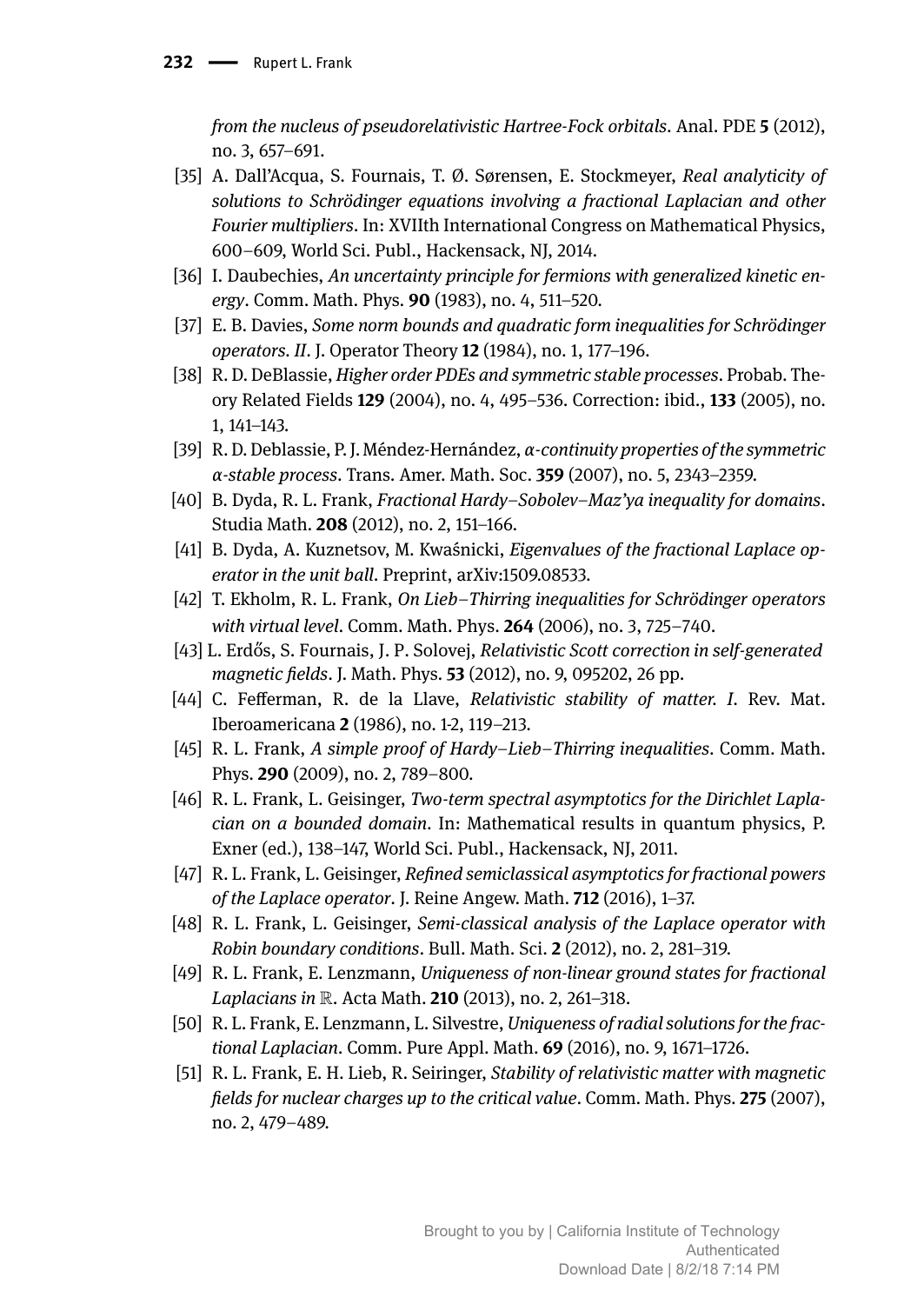- <span id="page-23-11"></span>[52] R. L. Frank, E. H. Lieb, R. Seiringer, *Hardy–Lieb–Thirring inequalities for fractional Schrödinger operators*. J. Amer. Math. Soc. **21** (2008), no. 4, 925–950.
- <span id="page-23-12"></span>[53] R. L. Frank, E. H. Lieb, R. Seiringer, *Equivalence of Sobolev inequalities and Lieb– Thirring inequalities*. In: XVIth International Congress on Mathematical Physics, 523–535, World Sci. Publ., Hackensack, NJ, 2010.
- <span id="page-23-13"></span>[54] R. L. Frank, M. Loss, *Hardy–Sobolev–Maz'ya inequalities for arbitrary domains*. J. Math. Pures Appl. (9) **97** (2012), no. 1, 39–54.
- <span id="page-23-9"></span>[55] R. L. Frank, M. Loss, T. Weidl, *Pólya's conjecture in the presence of a constant magnetic field*. J. Eur. Math. Soc. (JEMS) **11** (2009), no. 6, 1365–1383.
- <span id="page-23-1"></span>[56] R. L. Frank, R. Seiringer, *Non-linear ground state representations and sharp Hardy inequalities*. J. Funct. Anal. **255** (2008), no. 12, 3407–3430.
- <span id="page-23-15"></span>[57] R. L. Frank, H. Siedentop, S. Warzel, *The ground state energy of heavy atoms: Relativistic lowering of the leading energy correction*. Comm. Math. Phys. **278** (2008), no. 2, 549–566.
- <span id="page-23-3"></span>[58] N. Fusco, F. Maggi, A. Pratelli, *Stability estimates for certain Faber–Krahn, isocapacitary and Cheeger inequalities*. Ann. Sc. Norm. Super. Pisa Cl. Sci. (5) **8** (2009), no. 1, 51–71.
- <span id="page-23-2"></span>[59] A. M. Garsia, E. Rodemich, *Monotonicity of certain functionals under rearrangement*. Ann. Inst. Fourier **24** (1974), No. 2, 67–116.
- <span id="page-23-16"></span>[60] A. M. Garsia, E. Rodemich, H. Rumsey Jr., *A real variable lemma and the continuity of paths of some Gaussian processes*. Indiana Univ. Math. J. **20** (1970/1971) 565–578.
- <span id="page-23-4"></span>[61] L. Geisinger, *A short proof of Weyl's law for fractional differential operators*. J. Math. Phys. **55** (2014), no. 1, 011504, 7 pp.
- <span id="page-23-7"></span>[62] S. Gottwald, *Two-term spectral asymptotics for the Dirichlet pseudo-relativistic kinetic energy operator on a bounded domain*. PhD thesis (2016), LMU Munich, https://edoc.ub.uni-muenchen.de/view/subjects/fak16.html
- <span id="page-23-8"></span>[63] B. Helffer, D. Robert, *Calcul fonctionnel par la transformation de Mellin et opérateurs admissibles*. J. Funct. Anal. **53** (1983), no. 3, 246–268.
- <span id="page-23-0"></span>[64] I. W. Herbst, *Spectral theory of the operator*  $(p^2 + m^2)^{1/2} - Ze^2/r$ . Comm. Math. Phys. **53** (1977), no. 3, 285–294.
- <span id="page-23-10"></span>[65] D. Hundertmark, *Some bound state problems in quantum mechanics*. In: Spectral theory and mathematical physics: a Festschrift in honor of Barry Simon's 60th birthday, 463–496, Proc. Sympos. Pure Math., **76**, Part 1, Amer. Math. Soc., Providence, RI, 2007.
- <span id="page-23-5"></span>[66] V. Ja. Ivrii, *The second term of the spectral asymptotics for a Laplace-Beltrami operator on manifolds with boundary*. Functional Anal. Appl. **14** (1980), no. 2, 98–106.
- <span id="page-23-6"></span>[67] V. Ja. Ivrii, *Spectral asymptotics for fractional Laplacians*. Preprint (2016), arXiv:1603.06364.
- <span id="page-23-14"></span>[68] K. Kaleta, *Spectral gap lower bound for the one-dimensional fractional Schrödinger operator in the interval*. Studia Math. **209** (2012), no. 3, 267–287.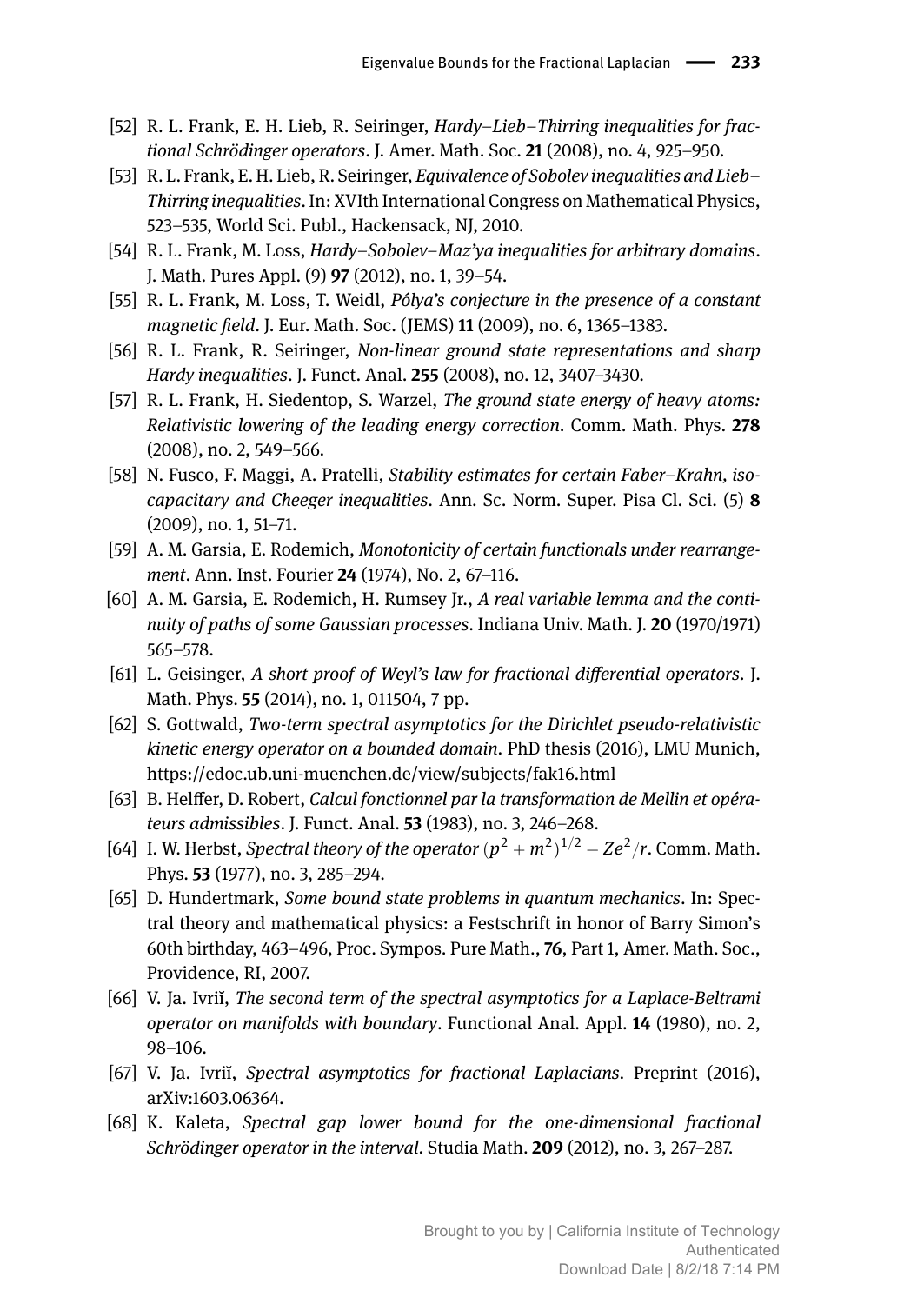- <span id="page-24-16"></span>[69] K. Kaleta, T. Kulczycki, *Intrinsic ultracontractivity for Schrödinger operators based on fractional Laplacians*. Potential Anal. **33** (2010), no. 4, 313–339.
- <span id="page-24-5"></span>[70] J. B. Keller, *Lower bounds and isoperimetric inequalities for eigenvalues of the Schrödinger equation*. J. Mathematical Phys. **2** (1961), 262–266.
- <span id="page-24-17"></span>[71] T. Kulczycki, *On concavity of solutions of the Dirichlet problem for the equation*  $(-\Delta)^{1/2} \varphi = 1$  *in convex planar regions.* J. Eur. Math. Soc. (JEMS) **19** (2017), no. 5, 1361–4120.
- <span id="page-24-9"></span>[72] T. Kulczycki, M. Kwaśnicki, J. Małecki, A. Stos, *Spectral properties of the Cauchy process on half-line and interval*. Proc. Lond. Math. Soc. (3) **101** (2010), no. 2, 589–622.
- <span id="page-24-10"></span>[73] M. Kwaśnicki, *Spectral analysis of subordinate Brownian motions on the half-line*. Studia Math. **206** (2011), no. 3, 211–271.
- <span id="page-24-8"></span>[74] M. Kwaśnicki, *Eigenvalues of the fractional Laplace operator in the interval*. J. Funct. Anal. **262** (2012), no. 5, 2379–2402.
- <span id="page-24-7"></span>[75] M. Kwaśnicki, R. Laugesen, B. Siudeja, *Pólya's conjecture fails for the fractional Laplacian*. Preprint (2016), arXiv:1608.06905.
- <span id="page-24-12"></span>[76] A. Laptev, *Dirichlet and Neumann eigenvalue problems on domains in Euclidean spaces*. J. Funct. Anal. **151** (1997), no. 2, 531–545.
- <span id="page-24-14"></span>[77] A. Laptev, T. Weidl, *Recent results on Lieb–Thirring inequalities*. Journées "Équations aux Dérivées Partielles" (La Chapelle sur Erdre, 2000), Exp. No. XX, 14 pp., Univ. Nantes, Nantes, 2000.
- <span id="page-24-18"></span>[78] M. Lemm, *On the Hölder regularity for the fractional Schrödinger equation and its improvement for radial data*. Comm. Part. Diff. Eq. **41** (2016), no. 11, 1761–1792.
- <span id="page-24-11"></span>[79] P. Li, S. T. Yau, *On the Schrödinger equation and the eigenvalue problem*. Comm. Math. Phys. **88** (1983), 309–318.
- <span id="page-24-3"></span>[80] E. H. Lieb, M. Loss, *Analysis*. Second edition. Graduate Studies in Mathematics **14**. American Mathematical Society, Providence, RI, 2001.
- <span id="page-24-13"></span>[81] E. H. Lieb, R. Seiringer, *The stability of matter in quantum mechanics*. Cambridge University Press, Cambridge, 2010.
- <span id="page-24-6"></span>[82] E. H. Lieb, W. Thirring, *Inequalities for the moments of the eigenvalues of the Schrödinger Hamiltonian and their relation to Sobolev inequalities*. In: Stud. in Math. Phys., Princeton Univ. Press, 1976, pp. 269–303.
- <span id="page-24-0"></span>[83] E. H. Lieb, W. Thirring, *Gravitational collapse in quantum mechanics with relativistic kinetic energy*. Ann. Phys. **155** (1984), no. 2, 494–512.
- <span id="page-24-1"></span>[84] E. H. Lieb, H.-T. Yau, *The Chandrasekhar theory of stellar collapse as the limit of quantum mechanics*. Comm. Math. Phys. **112** (1987), no. 1, 147–174.
- <span id="page-24-2"></span>[85] E. H. Lieb, H.-T. Yau, *The stability and instability of relativistic matter*. Comm. Math. Phys. **118** (1988), no. 2, 177–213.
- <span id="page-24-15"></span>[86] M. Loss, C. Sloane,*Hardy inequalities for fractional integrals on general domains*. J. Funct. Anal. **259** (2010), no. 6, 1369–1379.
- <span id="page-24-4"></span>[87] P. J. Méndez-Hernández, *Brascamp–Lieb–Luttinger inequalities for convex domains of finite inradius*. Duke Math. J. **113** (2002), no. 1, 93–131.